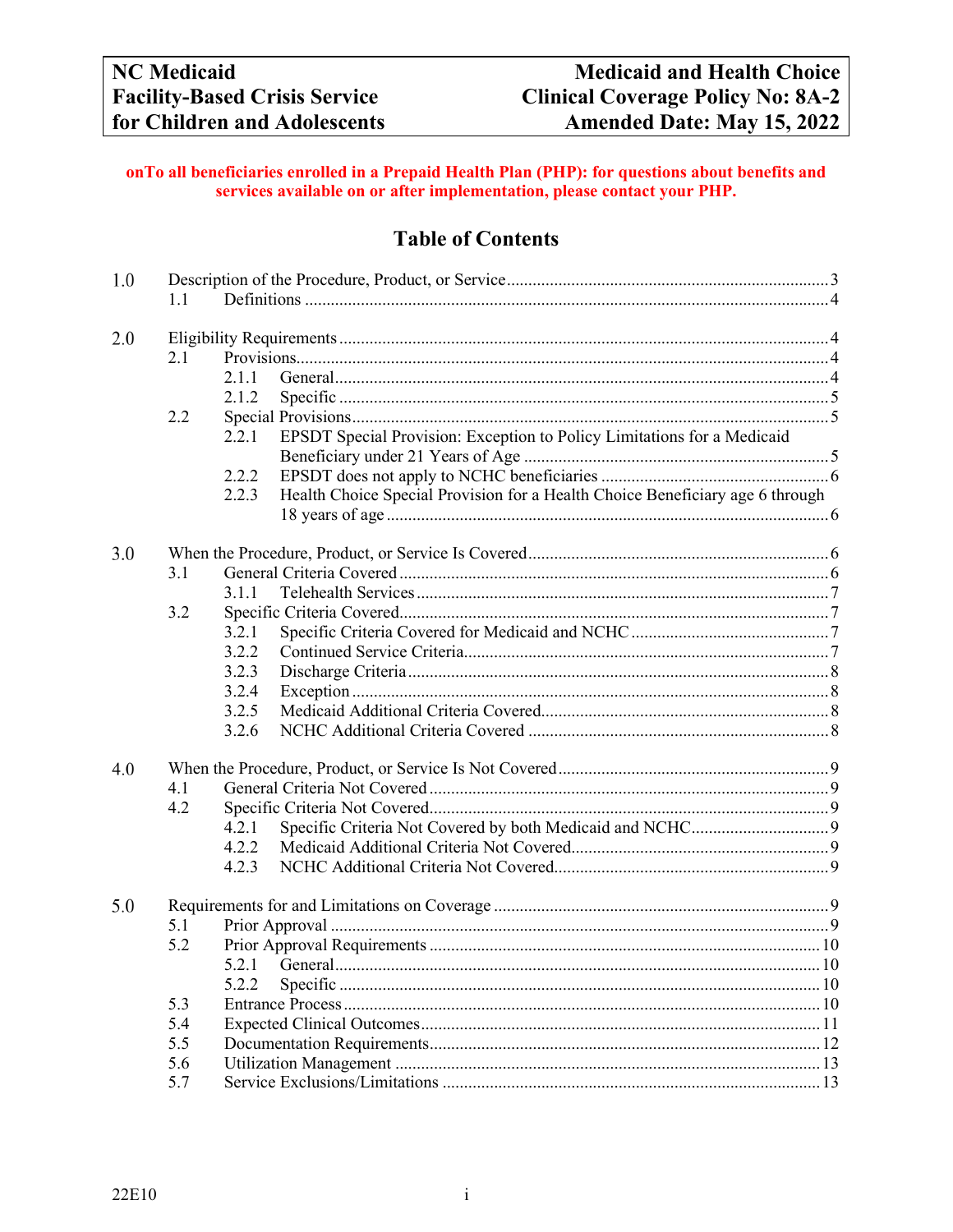# **NC** Medicaid **Facility-Based Crisis Service** for Children and Adolescents

# **Medicaid and Health Choice Clinical Coverage Policy No: 8A-2** Amended Date: May 15, 2022

| 6.0 |                |                                                                                        |  |
|-----|----------------|----------------------------------------------------------------------------------------|--|
|     | 6.1            | Provider Qualifications and Occupational Licensing Entity Regulations 13               |  |
|     | 6.2            |                                                                                        |  |
|     | 6.3            |                                                                                        |  |
| 7.0 |                |                                                                                        |  |
| 7.1 |                |                                                                                        |  |
|     | 7.2            |                                                                                        |  |
| 8.0 |                |                                                                                        |  |
|     |                |                                                                                        |  |
|     | Α.             |                                                                                        |  |
|     | $\mathbf{B}$ . | International Classification of Diseases and Related Health Problems, Tenth Revisions, |  |
|     |                |                                                                                        |  |
|     |                | Clinical Modification (ICD-10-CM) and Procedural Coding System (PCS) 21                |  |
|     | $\mathcal{C}$  |                                                                                        |  |
|     | D.             |                                                                                        |  |
|     | Е.             |                                                                                        |  |
|     | $F_{\cdot}$    |                                                                                        |  |
|     | G.             |                                                                                        |  |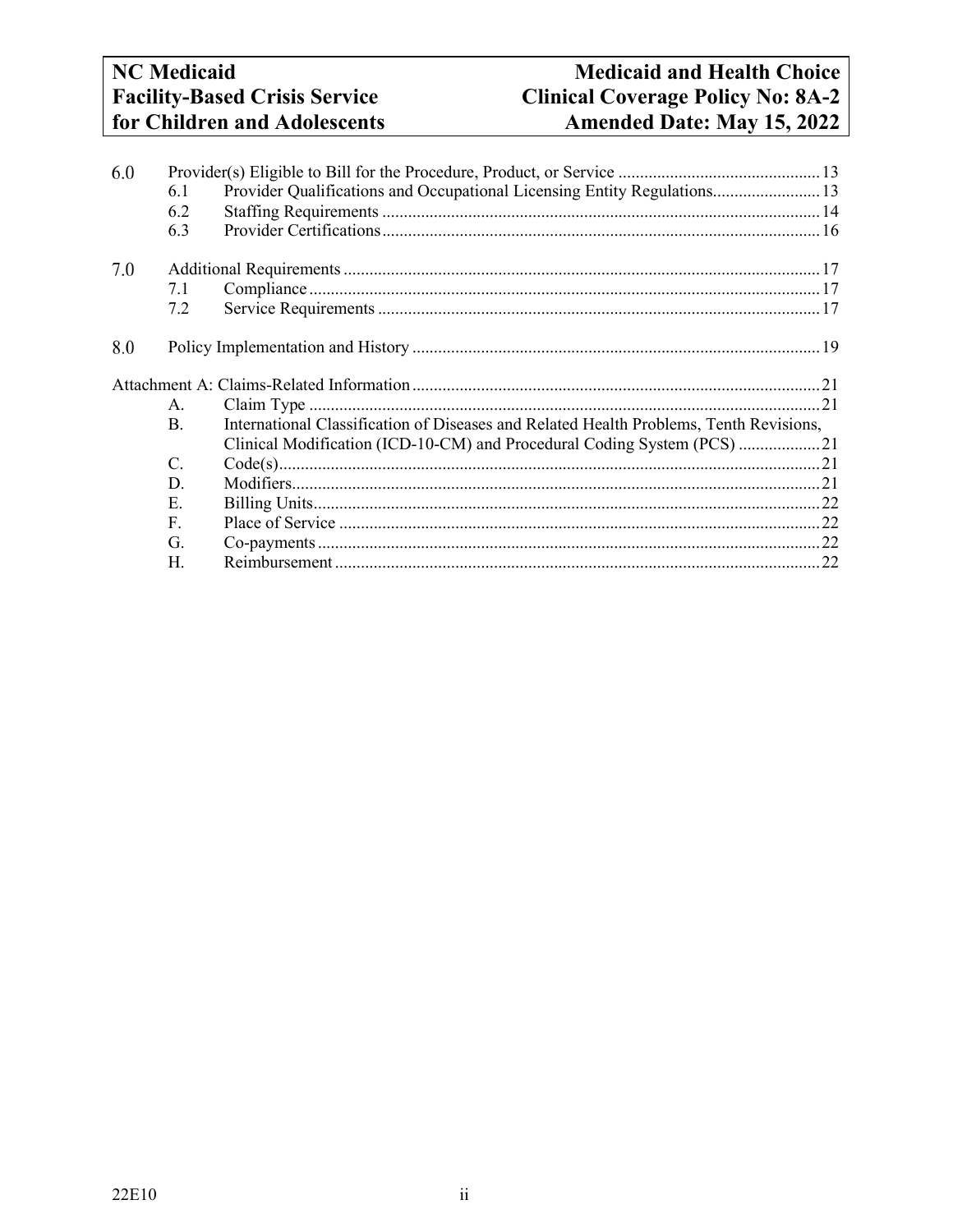# **This clinical coverage policy has an effective date of May 15, 2022; however, until the end of the public health emergency, the temporary coverage and reimbursement flexibilities enabled by NC Medicaid through a series of [COVID-19 Special Medicaid Bulletins](https://medicaid.ncdhhs.gov/about-us/covid-19-guidance-and-resources/providers/covid-19-special-medicaid-bulletins) will remain in effect.**

#### **Related Clinical Coverage Policies**

Refer to [https://medicaid.ncdhhs.gov/](http://dma.ncdhhs.gov/) for the related coverage policies listed below: 8A, Enhanced Mental Health and Substance Abuse Services 1-H, *Telehealth, Virtual Communications, and Remote Patient Monitoring*

#### <span id="page-2-0"></span> $1.0$ **Description of the Procedure, Product, or Service**

Facility-Based Crisis Service for children and adolescents is a service that provides an alternative to hospitalization for an eligible beneficiary who presents with escalated behavior due to a mental health, intellectual or development disability or substance use disorder and requires treatment in a 24-hour residential facility with 16 beds or less. Facility-Based Crisis Service is a direct and indirect, intensive short term, medically supervised service provided in a physically secure setting, that is available 24 hours a day, seven days a week, 365 days a year.

Under the direction of a psychiatrist, this service provides assessment and short-term therapeutic interventions designed to prevent hospitalization by de-escalating and stabilizing acute responses to crisis situations.

The Facility-Based Crisis Service includes professionals with expertise in assessing and treating mental health and substance use disorders and intellectual or developmental disabilities. The service must address the age, behavior, and developmental functioning of each beneficiary to ensure safety, health and appropriate treatment interventions. The facility must ensure the physical separation of children from adolescents by living quarters, common areas, and in treatment; for criteria **refer to subsection 1.1**. This separation may be accomplished by providing physically separate sleeping areas and by the use of treatment areas and common areas, i.e. dining room, dayroom, and in- and outside recreation areas, if age groups are scheduled at different times. If adults (18 years of age and older) and children and adolescents are receiving services in the same building, the facility must ensure complete physical separation between adults' children/adolescents.

Facility-Based Crisis Service components include:

- a. assessments and evaluation of the condition(s) that has resulted in acute psychiatric symptoms, disruptive or dangerous behaviors, or intoxication from alcohol or drugs;
- b. intensive treatment, behavior management support and interventions, detoxification protocols as addressed in the beneficiary's treatment plan;
- c. assessments and treatment service planning that address each of the beneficiary's primary presenting diagnoses if the child is dually diagnosed with mental health and substance abuse disorders or mental health or substance abuse with a co-occurring intellectual developmental disability, with joint participation of staff with expertise and experience in each area;
- d. active engagement of the family, caregiver or legally responsible person, and significant others involved in the child's life, in crisis stabilization, treatment interventions, and discharge planning as evidenced by participation in team meetings, collaboration with staff in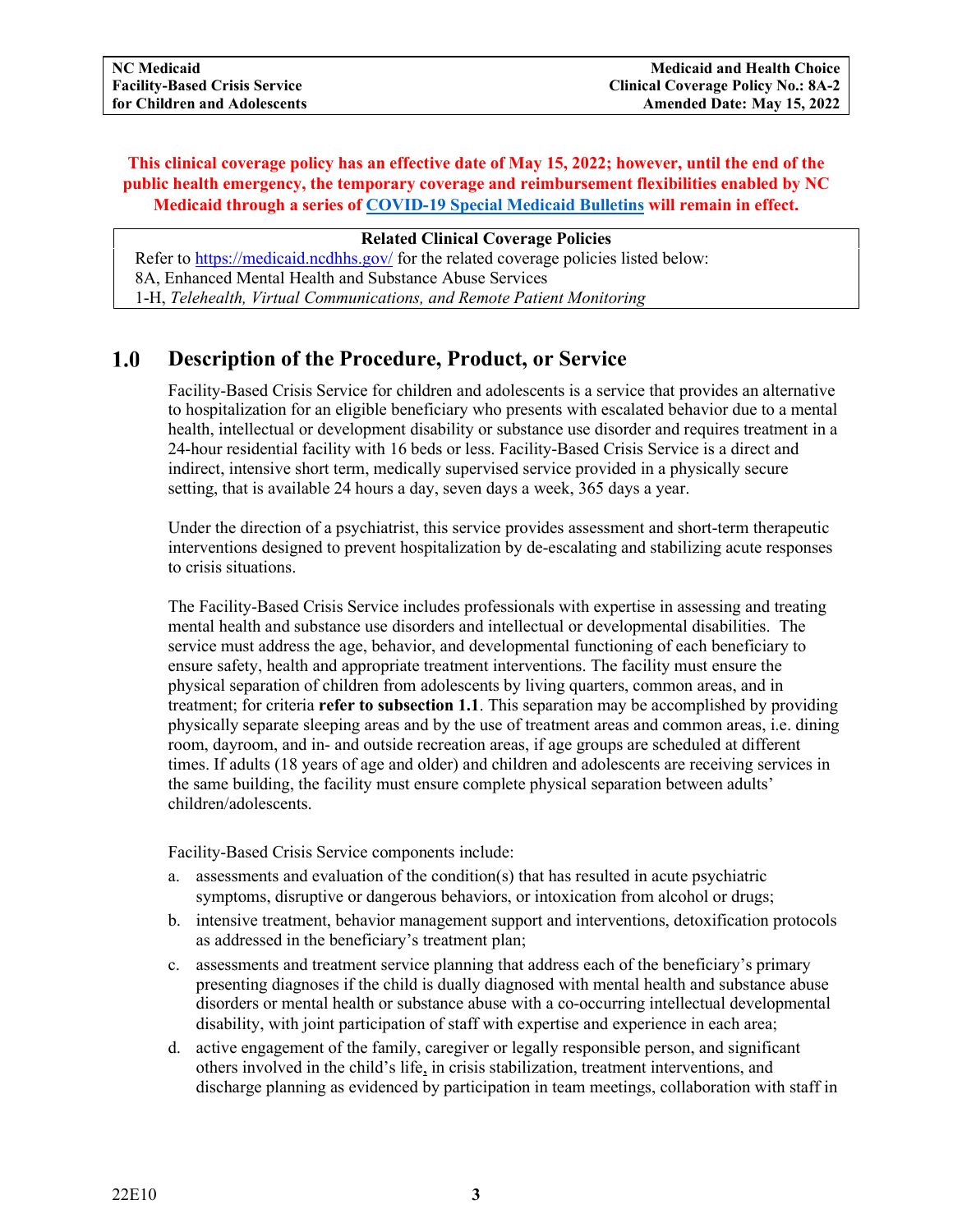developing effective interventions, providing support for and input into discharge and aftercare plans;

- e. stabilization of the immediate presenting issues, behaviors or symptoms that have resulted in the need for crisis intervention or detoxification;
- f. monitoring of the beneficiary's medical condition and response to the treatment protocol to ensure the safety of the beneficiary; and
- g. discharge planning.

Discharge planning begins at admission and shall include the beneficiary, legally responsible person and the Local Management Entity/Managed Care Organization (LME/MCO) herein referred to as the Prepaid Inpatient Health Plan (PIHP) for Medicaid beneficiaries and the DHHS Utilization Review Contractor for Health Choice Beneficiaries. Discharge planning includes the following:

- a. arranging for linkage to new or existing community-based services that will provide further assessment, treatment, habilitation or rehabilitation upon discharge from the Facility-Based Crisis service;
- b. coordination of aftercare with other involved providers, including the child's Primary Care Practitioner and any involved specialist for ongoing care of identified medical condition;
- c. contact for re-entry planning purposes with the child's school or local school or Local Educational Authority as indicated;
- d. arranging for linkage to a higher level of care as medically necessary;
- e. identifying, linking to, and collaborating with informal and natural supports in the community; and
- f. developing or revising the crisis plan to assist the beneficiary and their supports in preventing and managing future crisis events.

### <span id="page-3-0"></span>**1.1 Definitions**

- a. Children are defined as beneficiaries 6 years of age through 11.
- b. Adolescents are defined as beneficiaries 12 years of age through 17

#### <span id="page-3-3"></span><span id="page-3-2"></span><span id="page-3-1"></span>**Eligibility Requirements**  $2.0$

### **2.1 Provisions**

### **2.1.1 General**

- a. An eligible beneficiary shall be enrolled in either:
	- 1. the NC Medicaid Program *(Medicaid is NC Medicaid program, unless context clearly indicates otherwise*); or
	- 2. the NC Health Choice (*NCHC is NC Health Choice program, unless context clearly indicates otherwise)* Program, on the date of service and shall meet the criteria in **Section 3.0 of this policy**.
- b. Provider(s) shall verify each Medicaid or NCHC beneficiary's eligibility each time a service is rendered.
- c. The Medicaid beneficiary may have service restrictions due to their eligibility category that would make them ineligible for this service.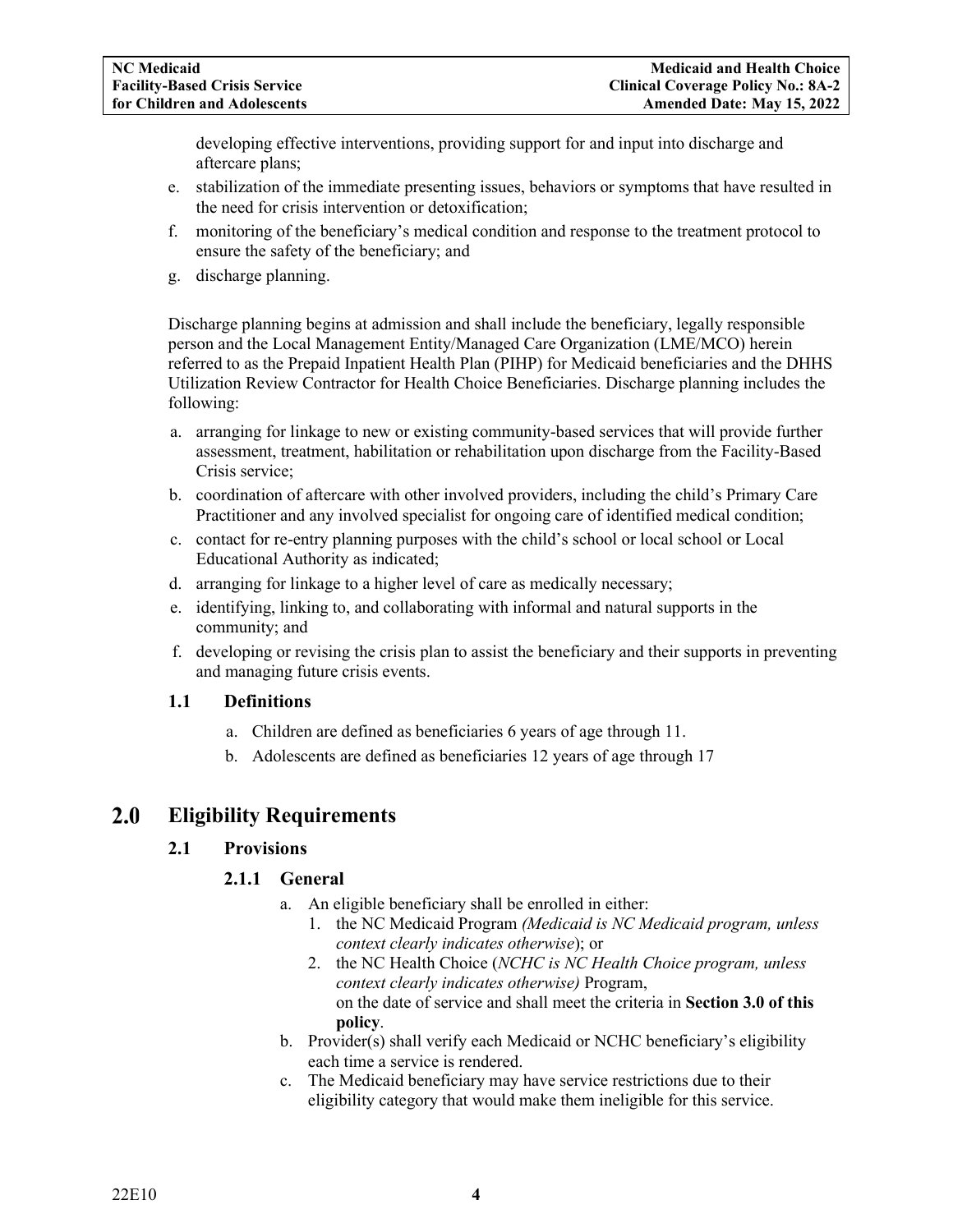d. Following is only one of the eligibility and other requirements for participation in the NCHC Program under GS 108A-70.21(a): Children must be between the ages of 6 through 18.

# <span id="page-4-0"></span>**2.1.2 Specific**

### **a. Medicaid**

A Medicaid beneficiary, 6 years of age through 17, is eligible for Facility-Based Crisis for Children and Adolescents. A Medicaid beneficiary ages 18 to 21 is eligible for Facility Based Crisis for Adults.

# **b. NCHC**

A NCHC beneficiary, 6 years of age through 17, is eligible for Facility-Based Crisis Service for Children and Adolescents. A NCHC beneficiary 18 years of age is eligible for Facility Based Crisis for Adults.

# <span id="page-4-2"></span><span id="page-4-1"></span>**2.2 Special Provisions**

# **2.2.1 EPSDT Special Provision: Exception to Policy Limitations for a Medicaid Beneficiary under 21 Years of Age**

### a. **42 U.S.C. § 1396d(r) [1905(r) of the Social Security Act]**

Early and Periodic Screening, Diagnostic, and Treatment (EPSDT) is a federal Medicaid requirement that requires the state Medicaid agency to cover services, products, or procedures for Medicaid beneficiary under 21 years of age **if** the service is **medically necessary health care** to correct or ameliorate a defect, physical or mental illness, or a condition [health problem] identified through a screening examination (includes any evaluation by a physician or other licensed practitioner).

This means EPSDT covers most of the medical or remedial care a child needs to improve or maintain his or her health in the best condition possible, compensate for a health problem, prevent it from worsening, or prevent the development of additional health problems.

Medically necessary services will be provided in the most economic mode, as long as the treatment made available is similarly efficacious to the service requested by the beneficiary's physician, therapist, or other licensed practitioner; the determination process does not delay the delivery of the needed service; and the determination does not limit the beneficiary's right to a free choice of providers.

EPSDT does not require the state Medicaid agency to provide any service, product or procedure:

- 1. that is unsafe, ineffective, or experimental or investigational.
- 2. that is not medical in nature or not generally recognized as an accepted method of medical practice or treatment.

Service limitations on scope, amount, duration, frequency, location of service, and other specific criteria described in clinical coverage policies may be exceeded or may not apply as long as the provider's documentation shows that the requested service is medically necessary "to correct or ameliorate a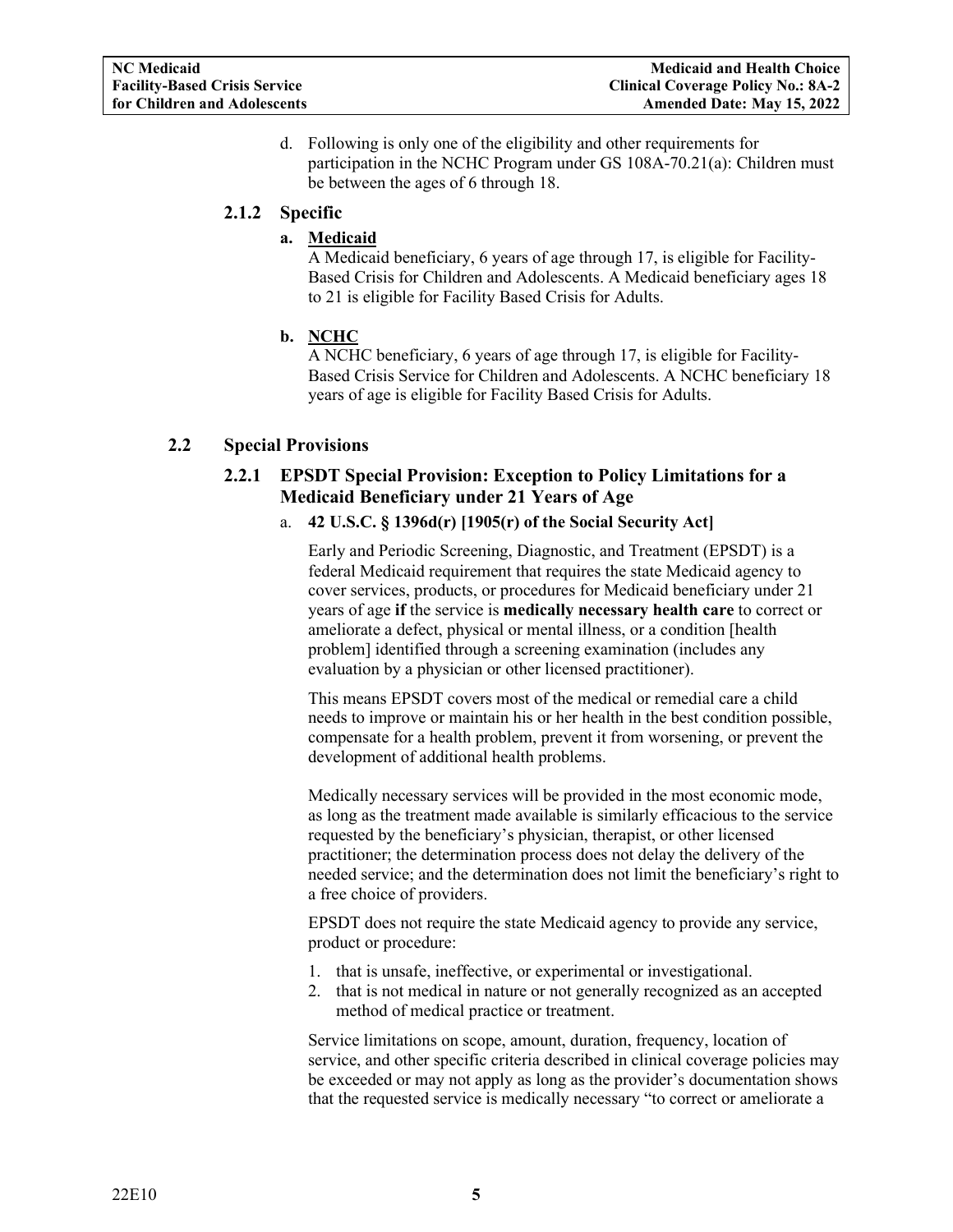defect, physical or mental illness, or a condition" [health problem]; that is, provider documentation shows how the service, product, or procedure meets all EPSDT criteria, including to correct or improve or maintain the beneficiary's health in the best condition possible, compensate for a health problem, prevent it from worsening, or prevent the development of additional health problems.

#### b. **EPSDT and Prior Approval Requirements**

- 1. If the service, product, or procedure requires prior approval, the fact that the beneficiary is under 21 years of age does **NOT** eliminate the requirement for prior approval.
- 2. **IMPORTANT ADDITIONAL INFORMATION** about EPSDT and prior approval is found in the *NCTracks Provider Claims and Billing Assistance Guide,* and on the EPSDT provider page. The Web addresses are specified below.

*NCTracks Provider Claims and Billing Assistance Guide*: [https://www.nctracks.nc.gov/content/public/providers/provider](https://www.nctracks.nc.gov/content/public/providers/provider-manuals.html)[manuals.html](https://www.nctracks.nc.gov/content/public/providers/provider-manuals.html)

EPSDT provider page: [https://medicaid.ncdhhs.gov/](http://dma.ncdhhs.gov/)

# <span id="page-5-0"></span>**2.2.2 EPSDT does not apply to NCHC beneficiaries**

# <span id="page-5-1"></span>**2.2.3 Health Choice Special Provision for a Health Choice Beneficiary age 6 through 18 years of age**

NC Medicaid shall deny the claim for coverage for an NCHC beneficiary who does not meet the criteria within **Section 3.0** of this policy. Only services included under the NCHC State Plan and the NC Medicaid clinical coverage policies, service definitions, or billing codes are covered for an NCHC beneficiary.

#### <span id="page-5-2"></span> $3.0$ **When the Procedure, Product, or Service Is Covered**

*Note: Refer to Subsection 2.2.1 regarding EPSDT Exception to Policy Limitations for a Medicaid Beneficiary under 21 Years of Age.*

### <span id="page-5-3"></span>**3.1 General Criteria Covered**

Medicaid and NCHC shall cover the procedure, product, or service related to this policy when medically necessary, and:

- a. the procedure, product, or service is individualized, specific, and consistent with symptoms or confirmed diagnosis of the illness or injury under treatment, and not in excess of the beneficiary's needs;
- b. the procedure, product, or service can be safely furnished, and no equally effective and more conservative or less costly treatment is available statewide; and
- c. the procedure, product, or service is furnished in a manner not primarily intended for the convenience of the beneficiary, the beneficiary's caretaker, or the provider.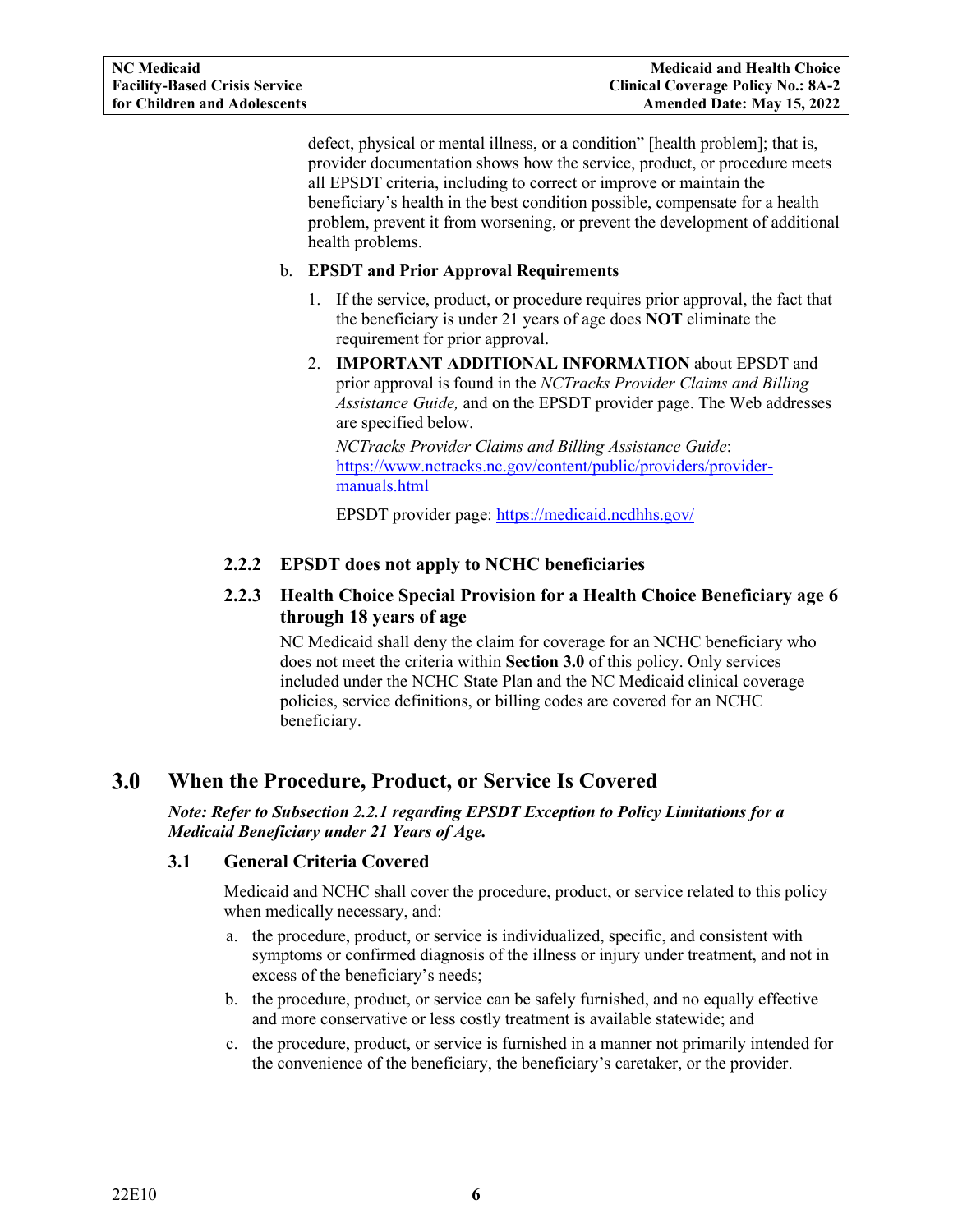# <span id="page-6-0"></span>**3.1.1 Telehealth Services**

As outlined in Attachment A, select services within this clinical coverage policy may be provided via telehealth. Services delivered via telehealth must follow the requirements and guidance in clinical coverage Policy 1-H, Telehealth, *Virtual Communications, and Remote Patient Monitoring,* at [https://medicaid.ncdhhs.gov/.](https://medicaid.ncdhhs.gov/)

# <span id="page-6-2"></span><span id="page-6-1"></span>**3.2 Specific Criteria Covered**

## **3.2.1 Specific Criteria Covered for Medicaid and NCHC**

Medicaid and NCHC shall cover Facility- Based Crisis Service for children and adolescents when the beneficiary:

- a. has a Mental Health or Substance Use Disorder diagnosis or Intellectual Developmental Disability as defined by the Diagnostic and Statistical Manual of Mental Disorders (DSM-5) or any subsequent editions of this reference material based on the designation of the facility;
- b. meets American Society of Addiction Medicine (ASAM) Level 3.7 criteria as found in the current edition if the child's primary admitting diagnosis is substance use,
- c. is experiencing an acute crisis requiring short term placement due to serious cognitive, affective, behavioral, adaptive, or self-care functional deficits secondary to the DSM-5 diagnosis (es) which may include but is not limited to:
	- 1. danger to self or others;
	- 2. imminent risk of harm to self or others;
	- 3. psychosis, mania, acute depression, severe anxiety or other active severe behavioral health symptoms impacting safety and level of age appropriate functioning;
	- 4. medication non-adherence; and
	- 5. intoxication or withdrawal requiring medical supervision, but not hospital detoxification;
- d. has no evidence to support that alternative interventions would be equally or more effective, based on current North Carolina community practice standards (such as Best Practice Guidelines of the American Academy of Child and Adolescent Psychiatry, American Psychiatric Association, and American Society of Addiction Medicine); and
- e. The beneficiary has been determined to have no acute medical/psychiatric condition that requires a more intensive level of medical/psychiatric monitoring and treatment.

# <span id="page-6-3"></span>**3.2.2 Continued Service Criteria**

The desired outcome or level of functioning has not been restored, improved, or sustained over the time-frame outlined in the beneficiary's service plan or the beneficiary continues to be at risk for relapse based on history or the tenuous nature of the functional gains or ANY of the following applies:

a. beneficiary has achieved initial service plan goals and additional goals are indicated;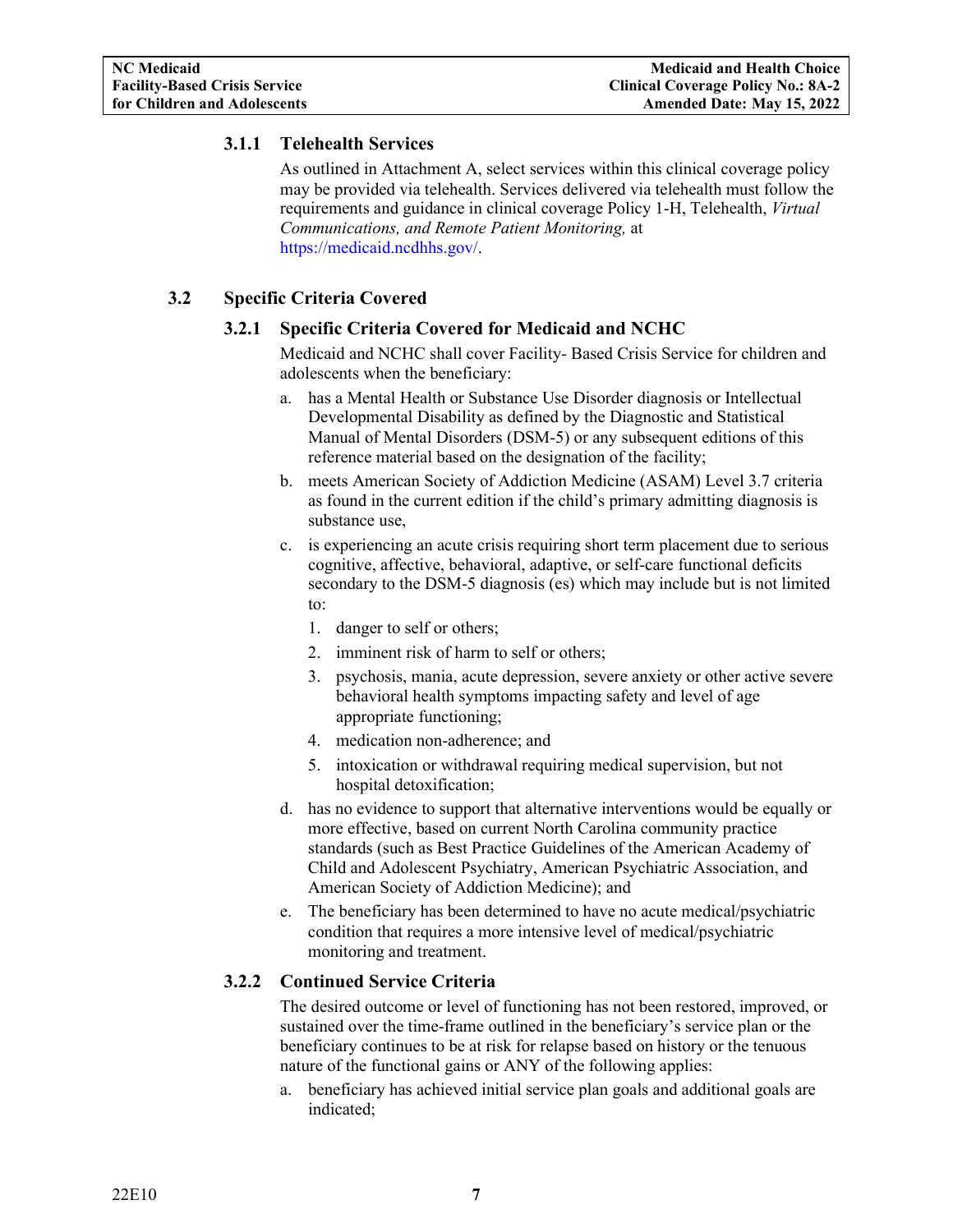- b. beneficiary is making satisfactory progress toward meeting goals;
- c. beneficiary is making some progress, but the service plan (specific interventions) needs to be modified so that greater gains which are consistent with the beneficiary's pre-crisis level of functioning are possible or can be achieved;
- d. beneficiary is not making progress; the service plan must be modified to identify more effective interventions; or
- e. beneficiary is regressing; the service plan must be modified to identify more effective interventions.

# <span id="page-7-0"></span>**3.2.3 Discharge Criteria**

The beneficiary meets the criteria for discharge if one of the following applies:

- a. The beneficiary has improved with respect to the goals outlined in the service plan and:
	- 1. goals have been achieved or
	- 2. the child has regained pre-crisis level of functioning AND
	- 3. discharge to a lower level of care is indicated.
- b. The beneficiary is
	- 1. not benefiting from treatment; or
	- 2. not making progress in treatment; or
	- 3. is regressing
		- AND
	- 4. all realistic treatment options with this modality have been exhausted.

For Medicaid beneficiaries who are new to the enhanced MH/DD/SAS service delivery system, a completed LME Consumer Admission and Discharge Form must be submitted to the PIHP. For NCHC beneficiaries, a discharge review must be submitted to the DHHS Utilization Review Contractor.

### <span id="page-7-1"></span>**3.2.4 Exception**

Per General Statutes 122C-261(f), 122C-262(d), and 122C 263(d)(2), if an individual with mental retardation and a co-occurring mental illness is determined to need hospitalization, arrangements must be made for an inpatient admission to a non-state hospital in collaboration with the LME and PIHP. All requests for an exception are determined by the Director of the Division of MH/DD/SAS or designee.

### <span id="page-7-2"></span>**3.2.5 Medicaid Additional Criteria Covered**

None Apply.

<span id="page-7-3"></span>**3.2.6 NCHC Additional Criteria Covered**

None Apply.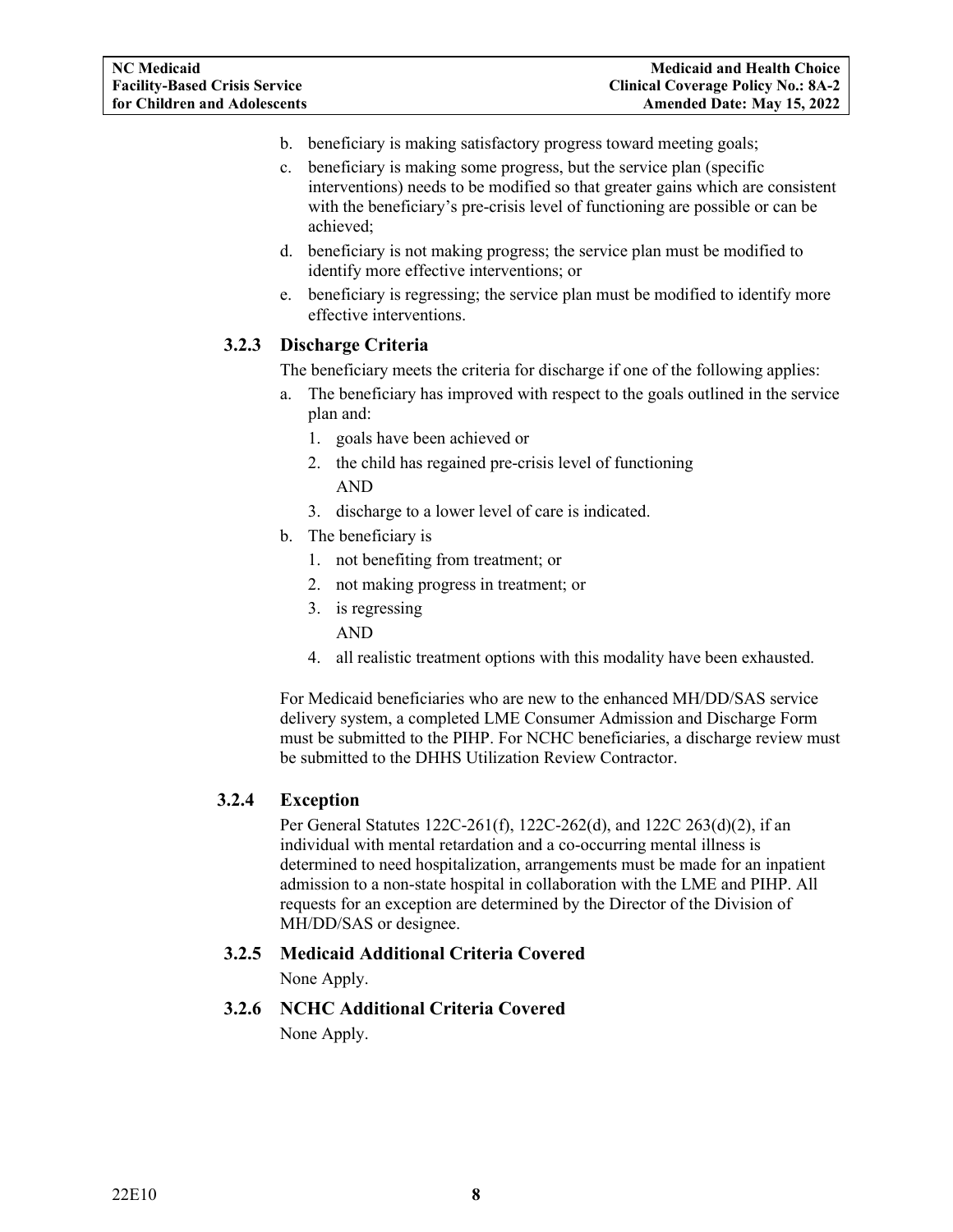#### <span id="page-8-0"></span>4.0 **When the Procedure, Product, or Service Is Not Covered**

*Note: Refer to Subsection 2.2.1 regarding EPSDT Exception to Policy Limitations for a Medicaid Beneficiary under 21 Years of Age.*

#### <span id="page-8-1"></span>**4.1 General Criteria Not Covered**

Medicaid and NCHC shall not cover the procedure, product, or service related to this policy when:

- a. the beneficiary does not meet the eligibility requirements listed in **Section 2.0;**
- b. the beneficiary does not meet the criteria listed in **Section 3.0;**
- c. the procedure, product, or service duplicates another provider's procedure, product, or service; or
- d. the procedure, product, or service is experimental, investigational, or part of a clinical trial.

#### <span id="page-8-3"></span><span id="page-8-2"></span>**4.2 Specific Criteria Not Covered**

#### **4.2.1 Specific Criteria Not Covered by both Medicaid and NCHC**

Per 42 CFR 435.1009, Medicaid and NCHC shall not cover Facility-Based Crisis Service delivered to:

- a. an inmate in a public correctional institution; or
- b. a beneficiary in a facility with more than 16 beds classified as an institution for mental diseases (IMD); or
- c. a child or adolescent stepping down from an inpatient level of care.

#### <span id="page-8-4"></span>**4.2.2 Medicaid Additional Criteria Not Covered**

None Apply.

#### <span id="page-8-5"></span>**4.2.3 NCHC Additional Criteria Not Covered**

NCGS § 108A-70.21(b) "Except as otherwise provided for eligibility, fees, deductibles, co-payments, and other cost sharing charges, health benefits coverage provided to children eligible under the Program shall be equivalent to coverage provided for dependents under North Carolina Medicaid Program except for the following:

- 1. No services for long-term care.
- 2. Non-emergency medical transportation.
- 3. No EPSDT.
- 4. Dental services shall be provided on a restricted basis in accordance with criteria adopted by the Department to implement this subsection.

#### <span id="page-8-6"></span> $5.0$ **Requirements for and Limitations on Coverage**

*Note: Refer to Subsection 2.2.1 regarding EPSDT Exception to Policy Limitations for a Medicaid Beneficiary under 21 Years of Age.*

#### <span id="page-8-7"></span>**5.1 Prior Approval**

Medicaid and NCHC beneficiaries must have authorization for all units of Facility Based Crisis Services for Children and Adolescents.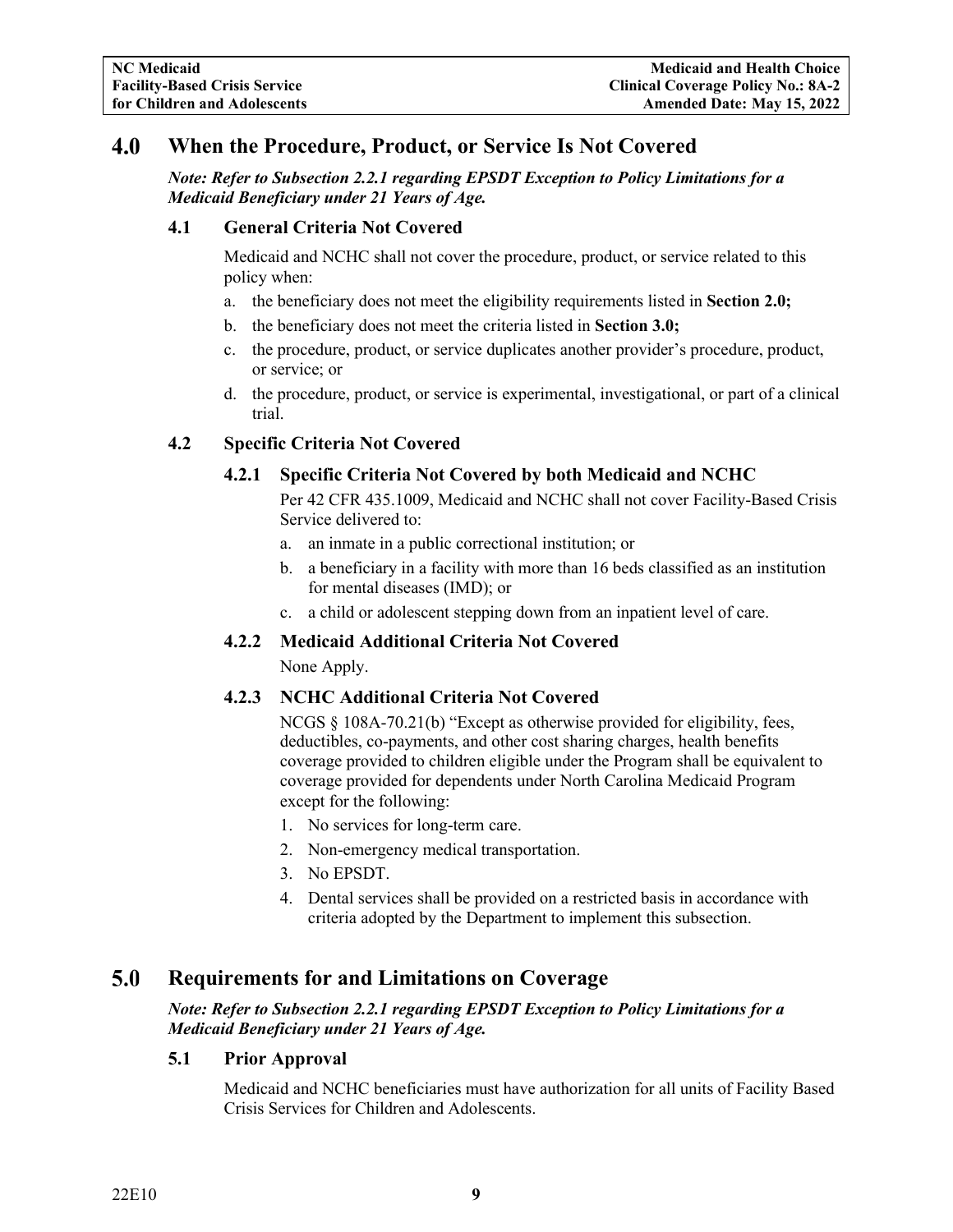## <span id="page-9-1"></span><span id="page-9-0"></span>**5.2 Prior Approval Requirements**

# **5.2.1 General**

- The provider(s) shall submit authorization requests:
- a. For Medicaid beneficiaries to the Prepaid Inpatient Health Plan (PIHP)
- b. For Health Choice beneficiaries to the DHHS Utilization Review Contractor.

The authorization process ensures that the level of the service is appropriate and continued reviews determine the ongoing medical necessity for the service or the need to move up or down the continuum of services to another level of care.

#### <span id="page-9-2"></span>**5.2.2 Specific**

The authorization request must comply with the following provisions:

- a. The authorization request must be submitted within two business days of admission; and
- b. The request must include all health records and any other records that support the beneficiary has met the specific criteria in Subsection 3.2 of this policy.

# <span id="page-9-3"></span>**5.3 Entrance Process**

Involuntary evaluations and admissions must be processed in compliance with 10 A NCAC Subchapter 26C Section .0100.

For Medicaid and NCHC Facility-Based Crisis Service, a service order is required on the date of admission. A verbal order is acceptable; it must be received by a Registered Nurse and must be signed within 2 business days. The service order must be completed by a physician, licensed psychologist, physician assistant, or nurse practitioner according to his or her scope of practice and must include a statement indicating that the service is medically necessary. The service order must be based on an individualized assessment of the beneficiary's needs.

The following assessments and evaluations are required:

- a. A pre-admission nursing screen conducted by a Registered Nurse or Licensed Practical Nurse under the supervision of a registered nurse to determine medical appropriateness for this level of a care to rule out acute or severe chronic comorbidities or medical conditions, such as brittle diabetes, pending birth of a child, uncontrolled seizures, that require or could potentially require complex medical intervention in a higher level of care.
- b. Following admission, the RN must be complete a nursing assessment within 24 hours of admission to follow up on any medical needs identified in the screen that did not preclude admission to the facility.
- c. A psychiatric evaluation must be completed in-person or via telehealth by the psychiatrist within 24 hours of admission.
- d. A clinical assessment at the time of admission to include:
	- 1. the beneficiary's presenting problem(s);
	- 2. the beneficiary's needs and strengths;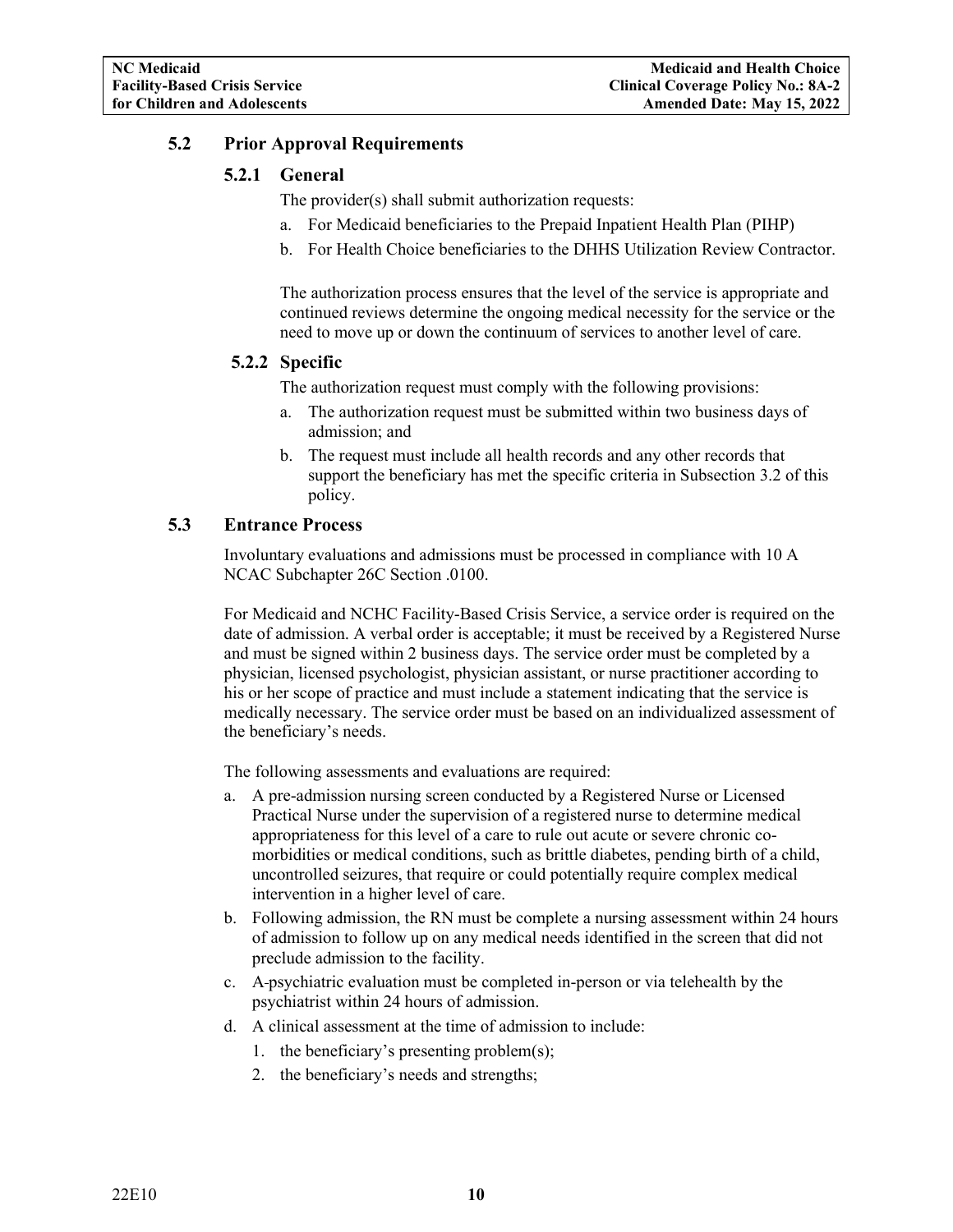- 3. a provisional or admitting diagnosis(es), with an established diagnosis(es) prior to discharge;
- 4. a pertinent social, family, and medical history; and
- 5. recommendations for other evaluations or assessments as appropriate.
- e. A comprehensive clinical assessment (CCA) documenting medical necessity must be completed by a licensed professional prior to discharge as part of the provision of this service. The CCA must be in compliance with the requirements of Clinical Coverage Policy 8C and also address the following:
	- 1. screening for trauma exposure and symptoms related to that exposure and recommendations for interventions;
	- 2. detailed assessment of the presenting problem(s), including input from other licensed professionals if the child is dually diagnosed;
	- 3. review of any available prior assessments, including functional behavior analyses; and
	- 4. recommendations for any needed community services or supports to prevent future crises.

**Note**: If a substantially equivalent assessment is available, reflects the current level of functioning**,** and contains all the required elements as outlined in community practice standards as well as in all applicable federal, state, and DHHS requirements, it may be utilized as a part of the current comprehensive clinical assessment and in the development of the clinical assessment required upon admission.

At a minimum, the licensed professional, in coordination with all other appropriate clinical staff, the nursing staff, beneficiary, and the legally responsible person shall develop a treatment plan and a crisis plan to direct treatment and interventions during the admission. During the course of the Facility Based Crisis admission, the treatment plan must be modified as clinically indicated.

For a Medicaid beneficiary, the Facility-Based Crisis Service provider shall contact the PIHP to determine if the beneficiary is currently enrolled with another service provider agency that has first responder responsibilities or if the beneficiary is receiving care coordination. If the beneficiary is not already linked with a care coordinator, a referral should be made to the PIHP for care coordination. These contacts must occur within 24 hours admission into Facility-Based Crisis Service.

A completed LME Consumer Admission and Discharge Form must be submitted to the PIHP for Medicaid funded Facility-Based Crisis Services. For Health Choice beneficiaries, the Facility Based Crisis provider shall communicate care coordination efforts and needs of the beneficiary to the DHHS Utilization Review Contractor.

Relevant diagnostic information must be obtained and included in the beneficiary's service plan.

#### <span id="page-10-0"></span>**5.4 Expected Clinical Outcomes**

The expected clinical outcomes for this service are specific to recommendations resulting from the child's clinical assessment and to meeting the identified goals that assist the beneficiary and his or her supports in:

a. reduction of acute psychiatric symptoms that precipitated the need for this service;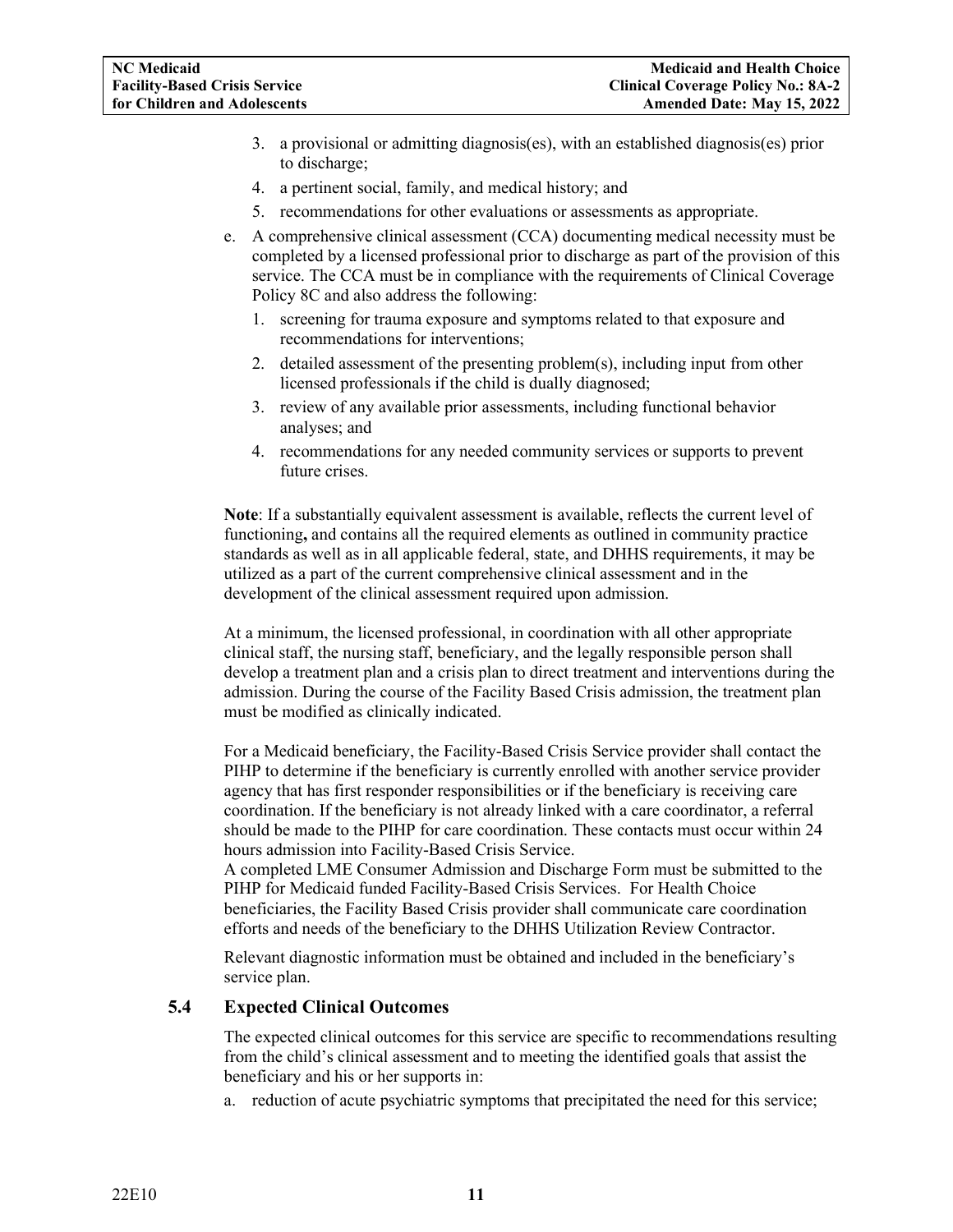- b. reduction of acute effects of substance use disorders with enhanced motivation for treatment or relapse prevention;
- c. stabilizing or managing the crisis situation;
- d. preventing hospitalization or other institutionalization;
- e. accessing services as indicated in the comprehensive clinical assessment; and
- f. reduction of behaviors that led to the crisis.

#### <span id="page-11-0"></span>**5.5 Documentation Requirements**

For this service, the documentation requirements include, at a minimum, a full service note per shift by the nursing staff and a full service note per intervention (e.g., individual counseling, group, discharge planning) per date of service, written, dated, and signed by the person(s) who provided the service. Documentation should reflect progress made in relation to the discharge plans or service plan for the beneficiary. Each full service note must contain:

- a. beneficiary's name;
- b. Medicaid or NCHC identification number;
- c. service provided (such as Facility-Based Crisis Service);
- d. date of service;
- e. type of contact (in-person, telehealth, telephone call, collateral);
- f. purpose of the contact;
- g. description of the provider's interventions, specifying the relationship of the intervention to the problems and goal(s) identified in the treatment plan;
- h. amount of time spent performing the interventions;
- i. description of the effectiveness of the interventions; and
- j. signature and credentials of the staff member(s) providing the service (for paraprofessionals, position is required in lieu of credentials with staff signature).

#### **Additional Documentation requirements:**

The following plans must be documented and included in the service record, and a copy given to the beneficiary (and the legally responsible person as appropriate) and the PIHP. For NCHC beneficiaries, the plans must be submitted to the DHHS Utilization Review Contractor.

- a. A treatment plan that includes the goal(s), objectives, treatment interventions and the individual responsible for carrying out the intervention;
- b. A discharge plan that includes the identification of the beneficiary's responsible person; the date, time and location of first follow up appointment, diagnosis and discharge medications; living and educational or vocational arrangements;
- c. An after-care plan that addresses the beneficiary's current treatment and care coordination needs and specifies the behavioral health services to be provided, the service provider's name, address and contact information and the child's primary care physician's name, contact and follow up visit(s), where indicated;
- d. A crisis plan developed in partnership with the beneficiary, his or her legally responsible person, and the community-based treatment provider if one exists, that includes informal and formal supports and interventions to divert any readmission into a crisis setting;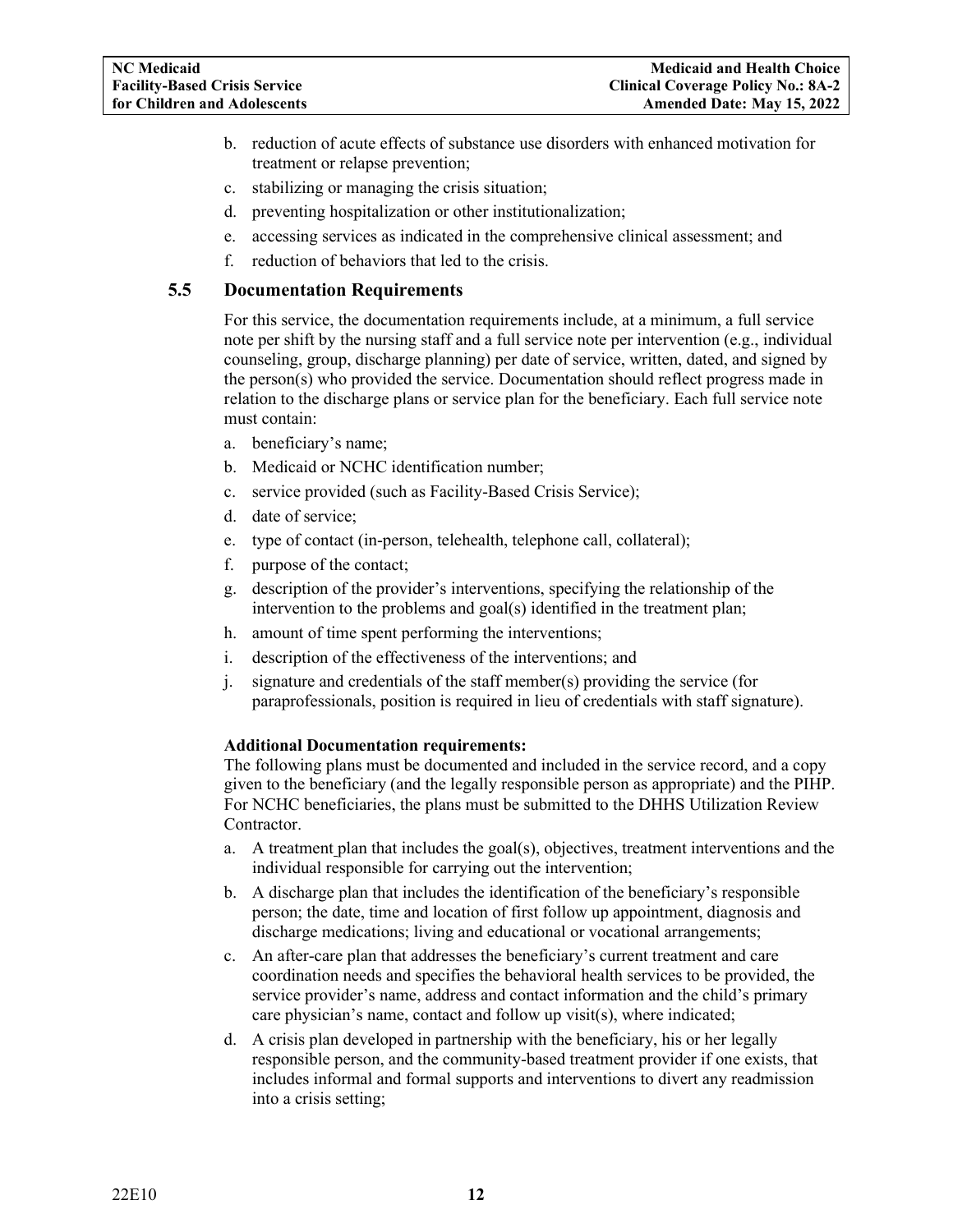- e. A completed LME Consumer Admission and Discharge Form must be submitted to the PIHP for Medicaid Beneficiaries and to the DHHS Utilization Review Contractor for NCHC beneficiaries; and
- f. Documentation of the psychiatric, psychological, comprehensive clinical, and nursing assessments must be documented in the service record no later than 24 hours from the time the assessment was conducted.

#### <span id="page-12-0"></span>**5.6 Utilization Management**

For Medicaid and NCHC Facility-Based Crisis Service, authorization of all units is required for this service. The initial authorization process ensures that the level of the service is appropriate and continued reviews determine the ongoing medical necessity for the service or the need to move up or down the continuum of services to another level of care.

#### <span id="page-12-1"></span>**5.7 Service Exclusions/Limitations**

Any other service provided after admission to and before discharge from Facility-Based Crisis shall be coordinated with Facility Based Crisis Service for the purpose of transition into and discharge from the service and must have prior authorization.

Medicaid and NCHC shall not cover Facility-Based Crisis Service for more than 45 days in a 12-month period. Any exception for Medicaid eligible children must meet EPSDT Criteria.

#### <span id="page-12-2"></span>6.0 **Provider(s) Eligible to Bill for the Procedure, Product, or Service**

To be eligible to bill for the procedure, product, or service related to this policy, the provider(s) shall:

- a. meet Medicaid or NCHC qualifications for participation;
- b. have a current and signed Department of Health and Human Services (DHHS) Provider Administrative Participation Agreement; and
- c. bill only for procedures, products, and services that are within the scope of their clinical practice, as defined by the appropriate licensing entity.

### <span id="page-12-3"></span>**6.1 Provider Qualifications and Occupational Licensing Entity Regulations**

Facility-Based Crisis Services must be delivered by providers employed by mental health, intellectual or developmental disability or substance abuse provider organizations that

- a. meet the provider qualification policies, procedures, and standards established by the Division of Mental Health, Developmental Disabilities, and Substance Abuse Services (DMH/DD/SAS); and
- b. meet the requirements under 10A NCAC 27G.

This service must be provided in a facility licensed by the Division of Health Services Regulation, under the provisions in NCGS 122c: Mental Health, Developmental Disabilities and Substance Abuse Act, by meeting all standards required for licensure as a mental health facility and Facility Based Crisis service as provided for in 10A NCAC 27G .5000.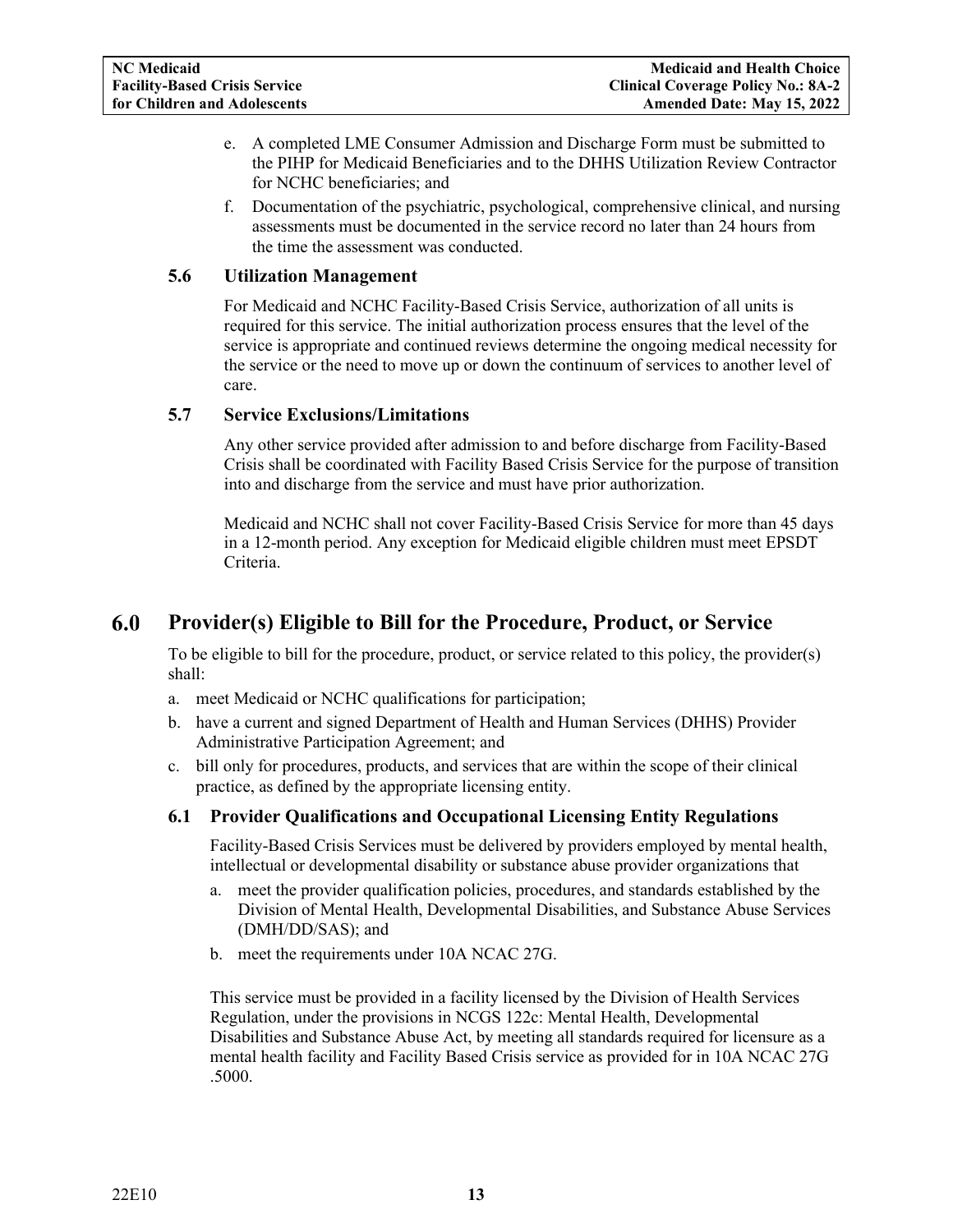A Facility-Based Crisis Service provider shall meet the criteria for and be designated as a facility for the custody and treatment of involuntary clients under 10A NCAC Subchapter 26C Section .0100.

These policies and procedures set forth the administrative, financial, clinical, quality improvement, and information services infrastructure necessary to provide services. Provider organizations shall demonstrate that they meet these standards by being credentialed by the PIHP for Medicaid as well NCHC beneficiaries. Additionally, within one year of enrollment as a provider of this service with NC Medicaid, the organization must achieve national accreditation with at least one of the designated accrediting agencies approved by DHHS. The organization shall be established as a legally constituted entity capable of meeting all of the requirements of Provider Credentialing, The Medicaid Enrollment Agreement, Medicaid Bulletins, and service implementation standards.

For Medicaid and NCHC services, the organization shall be responsible for obtaining authorization from the Medicaid or the NCHC utilization management contractor for medically necessary services (refer to **Subsection 5.2.2**).

In partnership with the PIHP for Medicaid-eligible beneficiaries or DHHS contracted utilization management organization for NCHC beneficiaries, the Facility-Based Crisis Service provider organization shall collaborate with relevant community stakeholders for access to services, care coordination, and continuity of care.

### <span id="page-13-0"></span>**6.2 Staffing Requirements**

### **The facility shall be staffed at a minimum of:**

- a. 0.5 FTE Medical Director who is a board-eligible or board-certified Child Psychiatrist. If a provider is unable to hire a board-eligible or board-certified Child Psychiatrist, the provider must seek an exception, with justification, from the PIHP. The exception request, with accompanying updated justification, must be requested on an annual basis. A psychiatrist shall be available 24 hours a day, 7 days a week, 365 days a year (this includes the required on-call availability). The psychiatrist shall provide clinical oversight of the Facility- Based Crisis Service. The psychiatrist shall conduct a psychiatric assessment of each beneficiary in person or via telehealth within 24 hours of admission. The psychiatrist shall provide consultation to and supervision of staff; this supervision must be available onsite whenever needed and must occur onsite no less than one day per week, averaged over each quarter. When providing evaluation and management services to beneficiaries, the psychiatrist may bill additional psychiatric evaluations (excluding the initial evaluation) and other therapeutic services separately.
- b. 0.5 FTE Licensed Practicing Psychologist with a minimum of two years' experience in the treatment of children and adolescents with Intellectual/Developmental Disabilities. The psychologist must provide onsite behavioral assessment, observation and service planning within 24 hours of admission for beneficiaries with IDD. The psychologist must be available for in person consultation with staff. The psychologist will also be responsible for conducting other assessments with beneficiaries presenting with mental health or substance use issues as clinically indicated.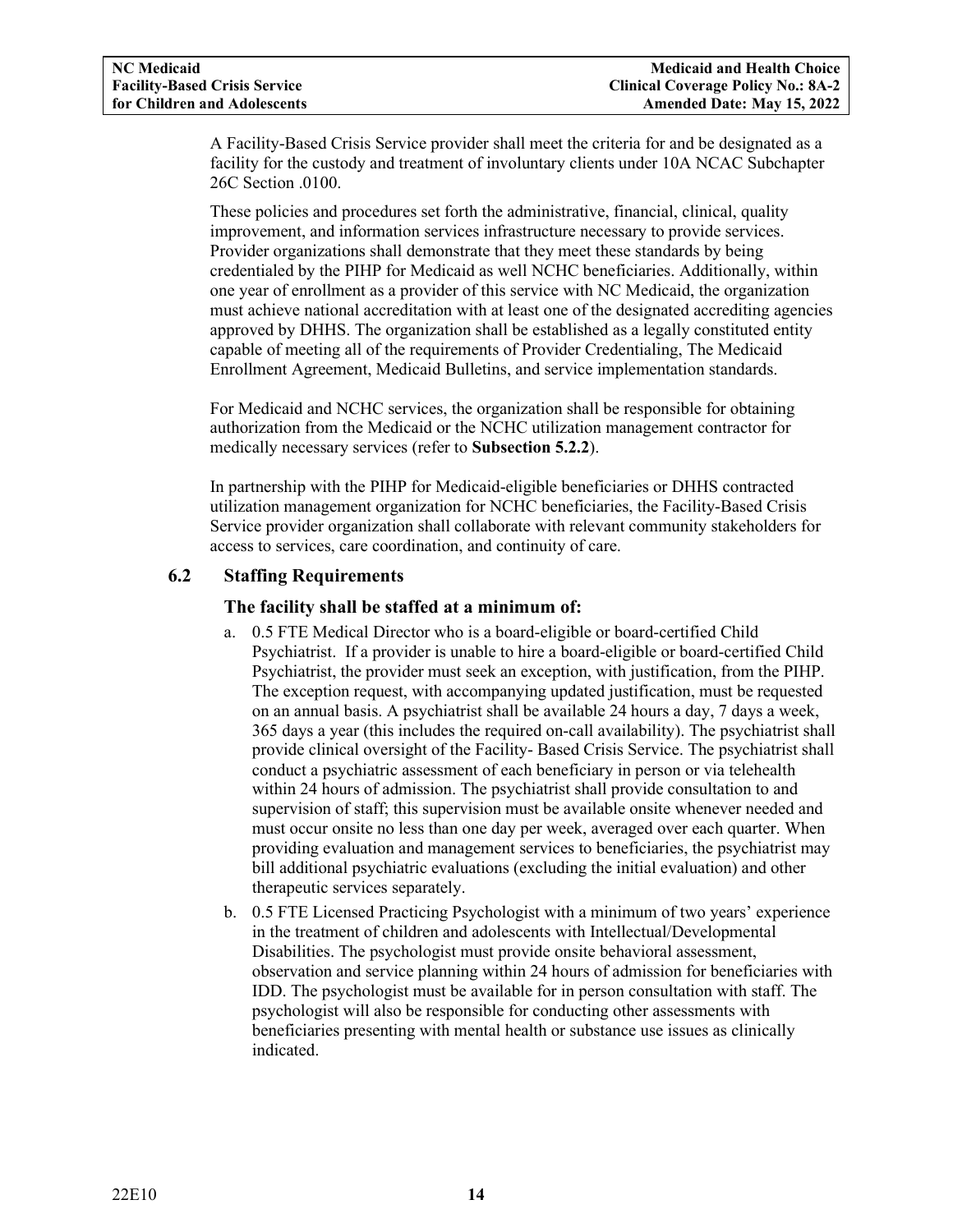- c. Nursing coverage 24 hours a day, 7 days a week, 365 days a year must include a Registered Nurse with a minimum of one-year crisis service experience with the population to be served. All nursing staff must actively participate in the provision of treatment, monitor beneficiary's medical progress, and provide medication administration.
- d. One FTE Licensed Professional(s) with a minimum of two years' experience with the population served (at least one year postgraduate) who possesses the knowledge, skills, and abilities to treat co-occurring mental health and substance use disorders; who provides onsite observation, assessment and actively participates in the provision of treatment of individuals with mental health and substance use disorders. The Licensed Professional, with the psychiatrist provides clinical supervision for the program. This position cannot be filled by more than two professionals;

#### **OR**

0.5 Licensed Professional with a minimum of two years' experience with the population served (at least one year postgraduate) who possesses the knowledge, skills, and abilities to treat persons with mental health disorders and who provides onsite observation, assessment and actively participates in the provision of treatment, and with the psychiatrist, provides clinical supervision for the program;

#### **and**

0.5 Licensed Professional with a minimum of two years' experience with the population served (at least one year postgraduate) who possesses the knowledge, skills, and abilities to treat substance use disorders, who provides onsite observation and assessment, and who actively participates in the provision of treatment, and with the psychiatrist, provides clinical supervision for the program.

**Note**: A "Licensed Professional" includes both a fully Licensed Professional as well as an Associate Licensed Professional who meet the experience and knowledge, skills and abilities to assess and treat the population served in the Facility Based Crisis-Child setting.

e. Additional staff including Licensed Professionals, Licensed Practical Nurse, Qualified Professionals, Associate Professional or Paraprofessionals with disabilityspecific knowledge, skills, and abilities as required by the age, disability and acuity of the population being served.

### **The facility-based crisis shall also meet the following staffing provisions:**

The Facility Based Crisis Service provider shall designate an individual who is responsible for the programmatic operations of the facility.

- a. As a facility designated for the custody and treatment of involuntary beneficiaries, the facility must have adequate staffing and provide supervision to ensure the protection of the beneficiary to be served. To be designated, the Facility Based Crisis service must demonstrate:
	- 1. adequacy of staff capability to manage more violent or aggressive beneficiaries;
	- 2. adequacy of security procedures including elopement and suicide prevention procedures;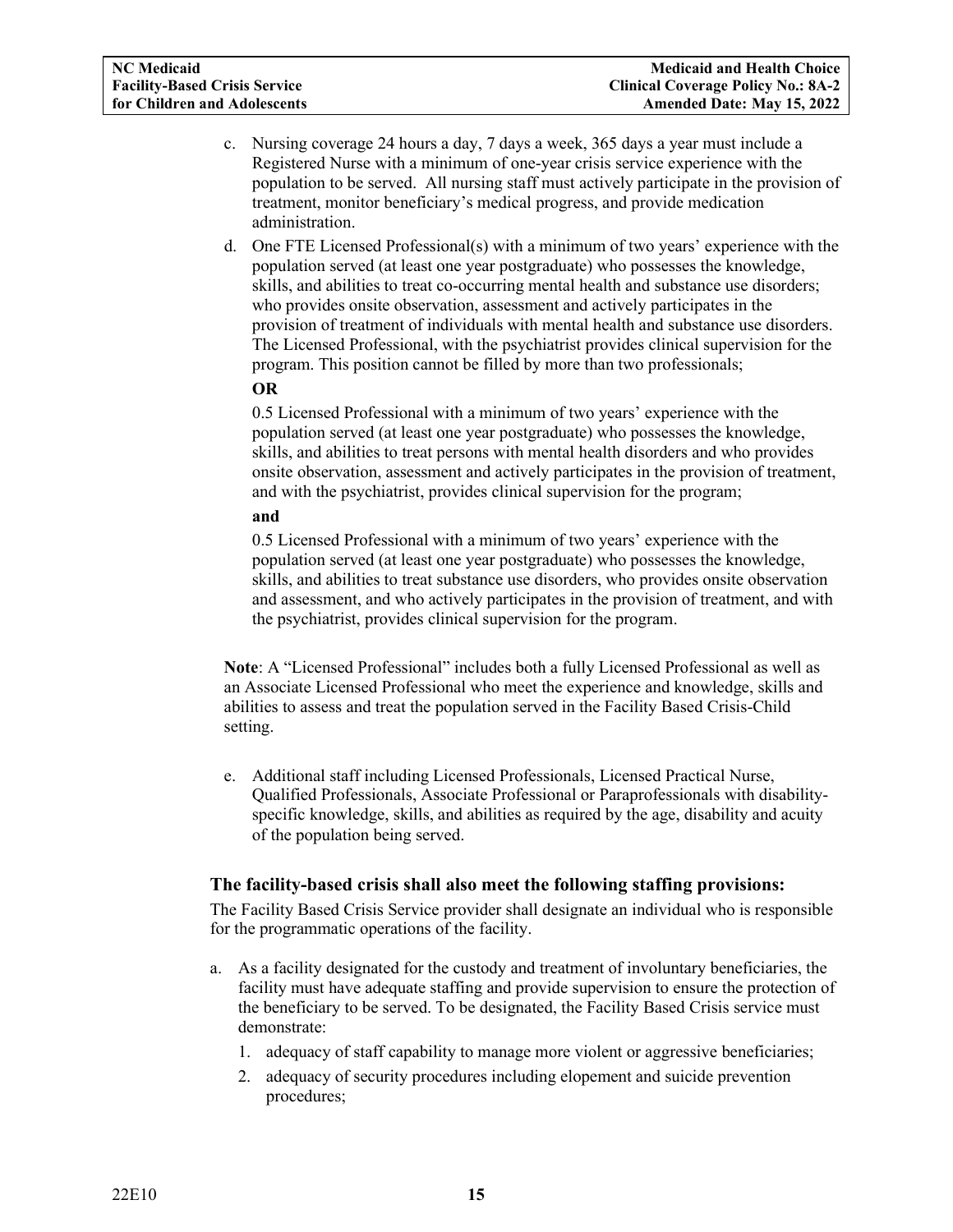- 3. staff training in de-escalation to avoid the use of seclusion and restraint and training in seclusion and restraint policies and procedures;
- 4. capacity to increase staffing levels when indicated by the acuity and number of beneficiaries being served; and
- 5. appropriate separation of children and adolescents and adequate supervision of vulnerable beneficiaries.
- b. A Facility-Based Crisis must be staffed 24 hours a day and must maintain staffing ratios that ensure the treatment, health and safety of beneficiaries served in the facility that includes:
	- 1. a licensed professional, in addition to the Registered Nurse, must be available 24 hours a day, 7 days a week for admissions;
	- 2. awake staff-to-beneficiary ratio of no less than 1:3 on premises at all times;
	- 3. a minimum of two awake staff on premises at all times; and
	- 4. the capacity to bring additional staff on site to provide more intensive supervision, treatment, or management in response to the needs of individual beneficiaries.
- c. At no time when a Facility-Based Crisis staff member is actively fulfilling his or her Facility-Based Crisis Service role may he or she contribute to the staffing ratio required for another service.
- d. Therapeutic interventions are implemented by staff under the direction of a Licensed Professional.
- e. At least one Licensed Professional providing Facility-Based Crisis Service shall demonstrate competencies in crisis response and crisis prevention. At a minimum, the licensed professional shall have a minimum of one year's experience in a crisis management setting or service, during which the individual provided crisis response (e.g., serving as a Mental Health or Substance Use Disorder first responder for enhanced services, in an emergency department, or in another service providing 24 hours a day, 7 days a week response in emergent or urgent situations).
- f. All staff providing Facility-Based Crisis Service shall complete a minimum of 20 hours of training specific to the required components of the Facility-Based Crisis Service definition, including crisis intervention strategies applicable to the populations served, impact of trauma and Person-Centered Thinking, within the first 90 calendar days of each staff member's initial delivery of this service. All staff providing Facility-Based Crisis Service shall complete a minimum of 10 hours of training per year relevant to their professional discipline and job responsibilities. These trainings could include deescalation, seclusion and restraints, developmental disorders, children's development, substance use disorders, family systems, etc.

### <span id="page-15-0"></span>**6.3 Provider Certifications**

See provider requirements in **Subsection 6.1**.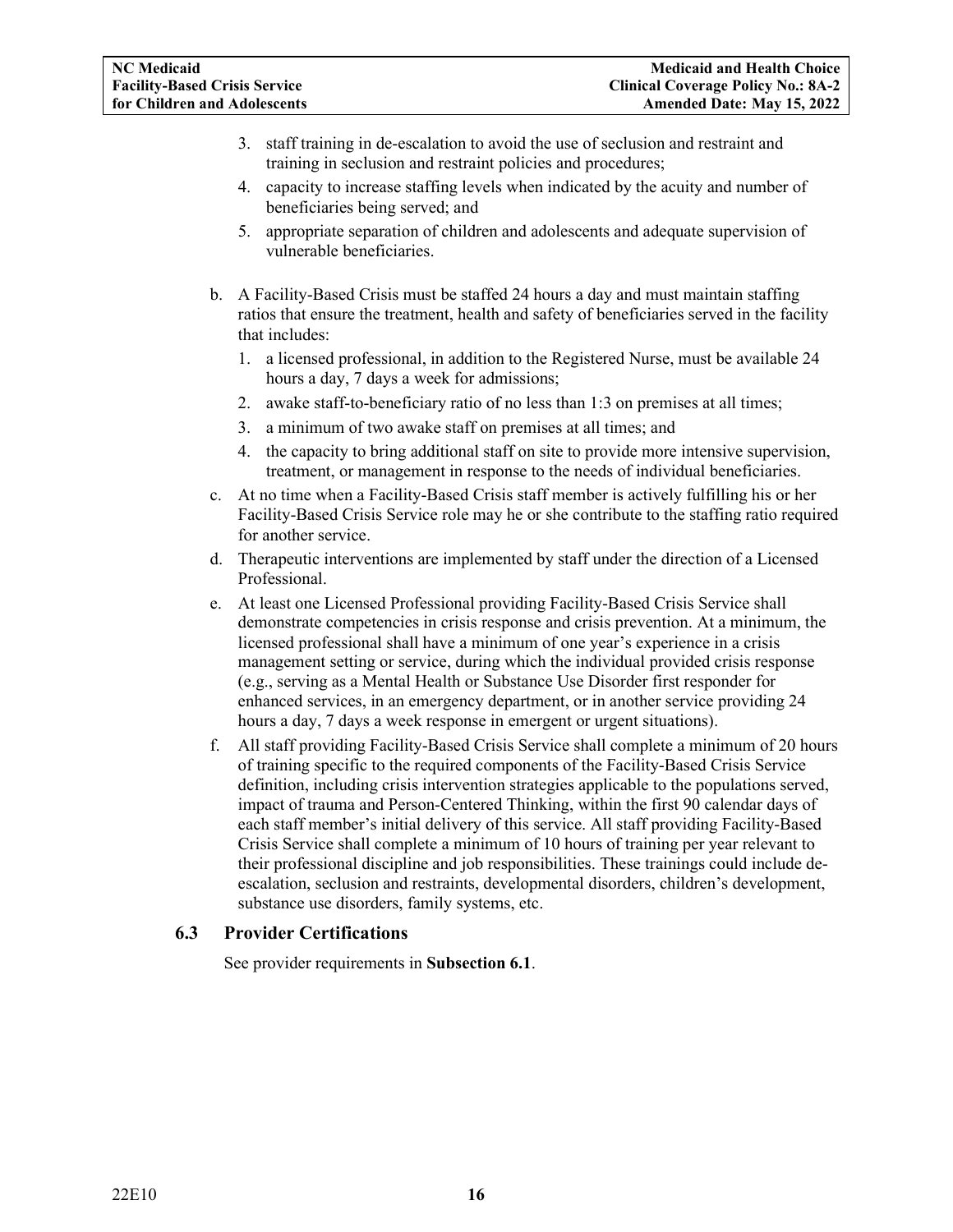#### <span id="page-16-0"></span>7.0 **Additional Requirements**

*Note: Refer to Subsection 2.2.1 regarding EPSDT Exception to Policy Limitations for a Medicaid Beneficiary under 21 Years of Age.*

#### <span id="page-16-1"></span>**7.1 Compliance**

Provider(s) shall comply with the following in effect at the time the service is rendered:

- a. All applicable agreements, federal, state and local laws and regulations including the Health Insurance Portability and Accountability Act (HIPAA) and record retention requirements; and
- b. All NC Medicaid's clinical (medical) coverage policies, guidelines, policies, provider manuals, implementation updates, and bulletins published by the Centers for Medicare and Medicaid Services (CMS), DHHS, DHHS division(s) or fiscal contractor(s).

#### <span id="page-16-2"></span>**7.2 Service Requirements**

- a. A Facility-Based Crisis Service is a 24-hour service that is offered seven days a week. This service must accept admissions on 24 hours a day, 7 days a week, and 365 days a year basis. The staff to beneficiary ratio must ensure the treatment, health and safety of beneficiaries served in the facility and comply with 10A NCAC 27E .0104 Seclusion, Physical Restraint and Isolation Time Out and Protective Devices Used for Behavioral Control. A Facility-Based Crisis Service provider shall meet the criteria and designated as a facility for the custody and treatment of involuntary clients under 10A NCAC 26C .0100.
- b. Due to the high levels of exposure to trauma and toxic stress, the Facility-Based Crisis Service staff shall create a sense of psychological and physical safety through:
	- 1. Training of staff in behavior management techniques and trauma informed care;
	- 2. Programming that creates routines of predictability and calm; and
	- 3. Screening for exposure to traumatic events and any symptoms related to that exposure.
- c. A beneficiary shall be seen by the psychiatrist in-person or via telehealth within 24 hours of their admission to the Facility-Based Crisis Service. A beneficiary shall receive a nursing assessment by the RN as follow up to the pre-admission screen and a full comprehensive clinical assessment by a licensed professional prior to discharge. A beneficiary with Intellectual or Developmental Disabilities shall be seen by the psychologist on site within 24 hours of their admission to the Facility-Based Crisis Service.
- d. The service must be under the supervision of a psychiatrist, and a psychiatrist shall be on call on a 24-hour per day basis.
- e. The Facility Based Crisis Service must address the chronological age and developmental functioning of the population served to ensure safety, health and appropriate treatment interventions within the program milieu.
- f. Interventions should be related to goals of crisis stabilization and connecting beneficiaries and families to effective services in the community.
- g. When medically necessary, the Facility Based Crisis Service must make a referral to a service providing an appropriate level of care if the beneficiary's needs exceed the service capabilities.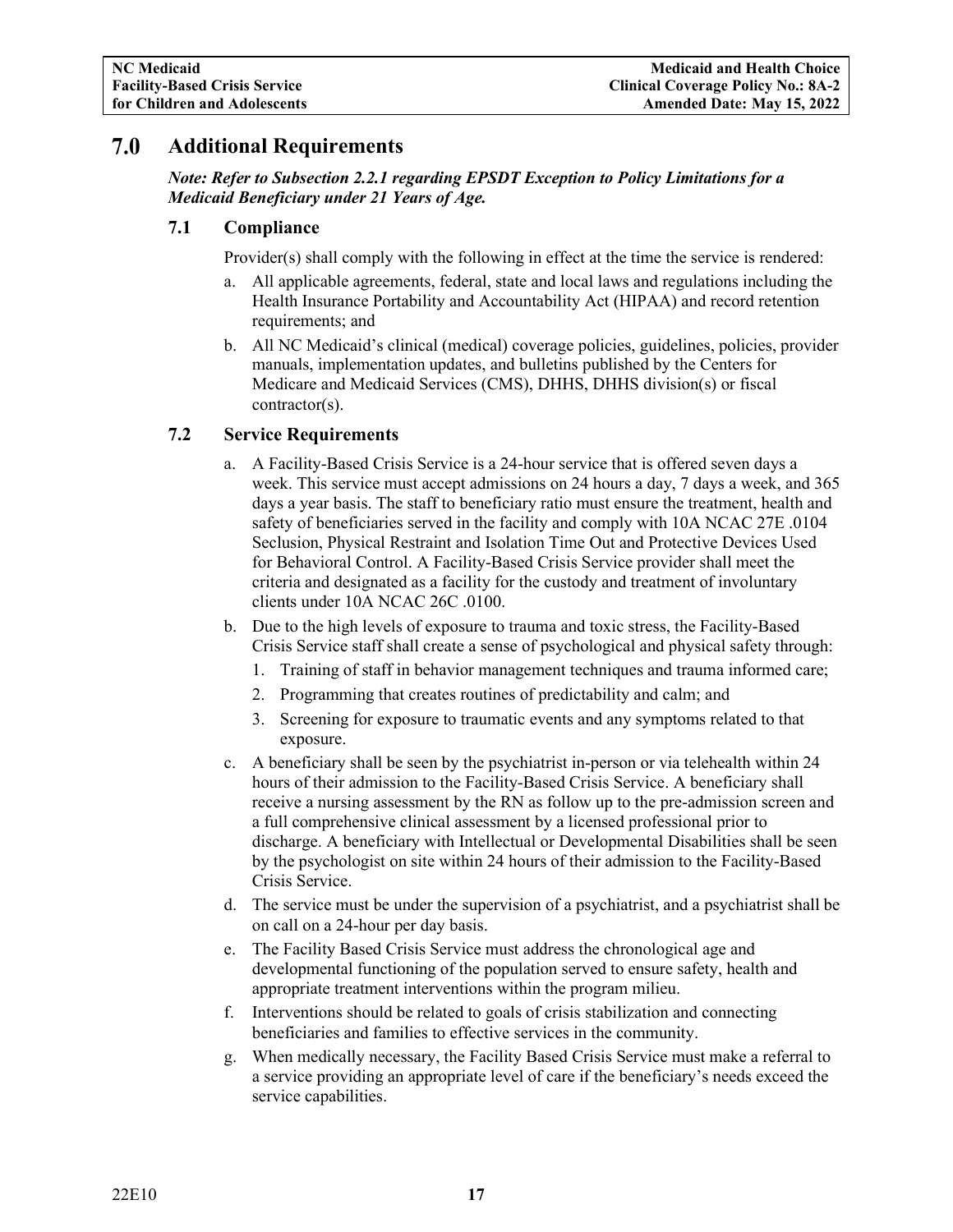- h. All staff who provide substance use disorder treatment interventions shall be registered with the North Carolina Substance Abuse Professional Practice Board in accordance with the North Carolina Practice Act (G.S. 90-113.30).
- i. For a beneficiary requiring detoxification, the Facility-Based Crisis Service must have procedures and protocols in place to initiate detoxification. When a higher level of detoxification is medically necessary, the Facility-Based Crisis Service must make a referral to a facility licensed (e.g., inpatient hospital) to provide detoxification in accordance with the American Society of Addiction Medicine (ASAM) criteria.
- j. For a beneficiary who is new to the enhanced Mental Health, Developmental Disabilities, Substance Abuse (MH/DD/SAS) service delivery system, Facility-Based Crisis Service staff shall develop an aftercare plan that includes a detailed crisis plan with the beneficiary and his or her family, caregiver or legally responsible person before discharge. For a beneficiary who is currently enrolled in another enhanced service, the Facility-Based Crisis Service staff must work in partnership with the Qualified Professional responsible for the plan to recommend the needed revisions to the crisis plan component of the Person-Centered Plan. For Medicaid beneficiaries, a copy of the Crisis Plan must be submitted to the beneficiary's PIHP. For NCHC beneficiaries a copy of the plan must be submitted to the DHHS Utilization Review Contractor. For both Medicaid and NCHC beneficiaries, a copy of the plan must be submitted to all providers, as approved by the parents or guardians involved in the implementation of the plan.
- k. For each beneficiary, effective discharge planning must include collaboration with the family, caregiver or legally responsible person, their informal and natural supports and the PIHP, as well as other agencies involved (such as schools, Social Services, Juvenile Justice, other treatment providers) as appropriate. For a beneficiary who is engaged in receiving services from another community-based provider, the Facility-Based Crisis Service must involve the community-based provider in treatment, discharge planning, and aftercare.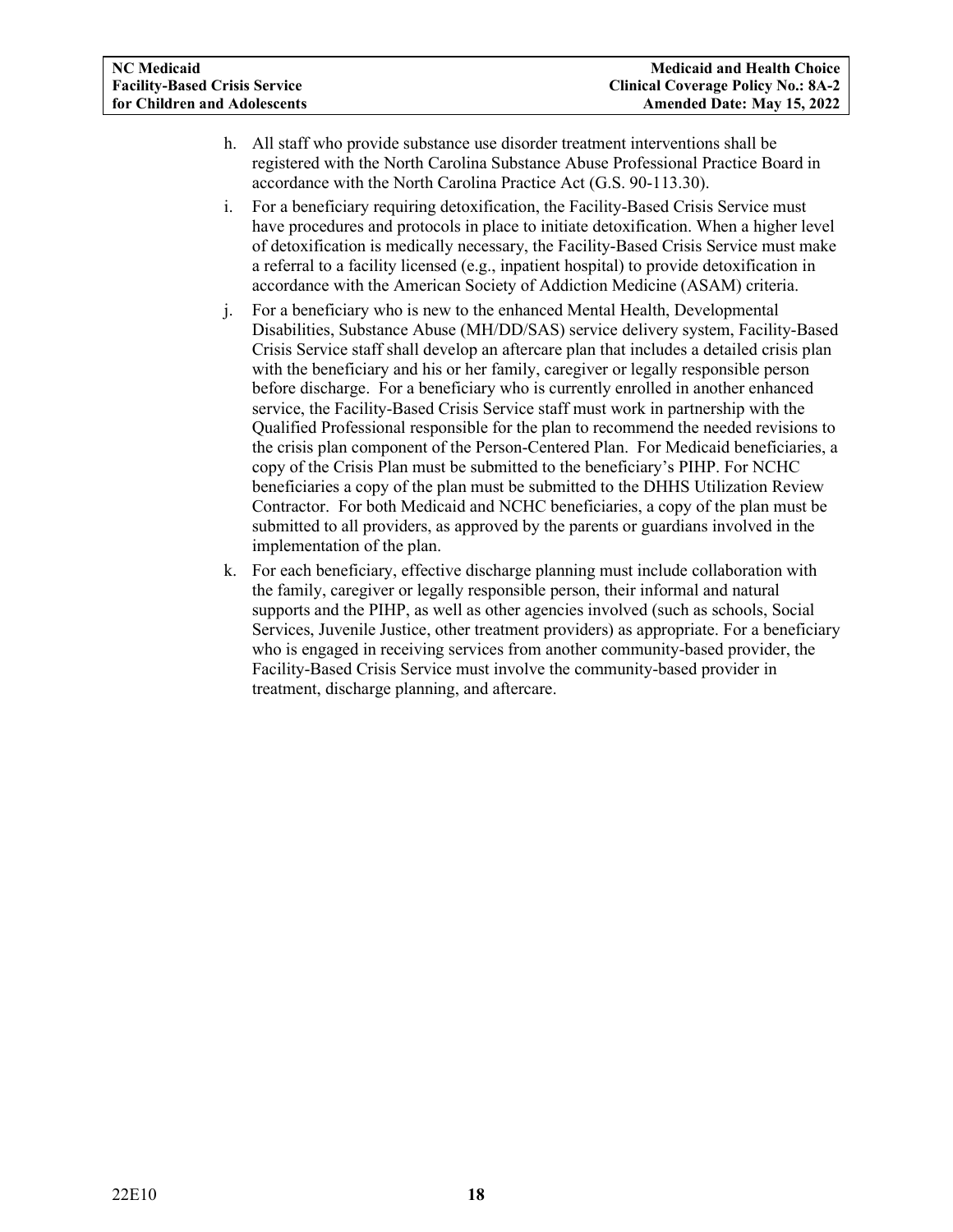#### <span id="page-18-0"></span>8.0 **Policy Implementation and History**

**Original Effective Date:** December 1, 2014

# **History:**

| <b>Date</b>     | <b>Section or</b>                  | Change                                                                                       |
|-----------------|------------------------------------|----------------------------------------------------------------------------------------------|
|                 | <b>Subsection</b>                  |                                                                                              |
|                 | Amended                            |                                                                                              |
| January 1, 2016 | All Sections and                   | New policy implementing Facility- Based Crisis Service                                       |
|                 | Attachment(s)                      | for Children and Adolescents.                                                                |
| November 15,    | Subsection 6.2                     | Removed the term "board eligible" and replaced with                                          |
| 2018            |                                    | "board-certified." Effective 2012, the Board of                                              |
|                 |                                    | Psychiatry and Neurology stopped using the term "board                                       |
|                 |                                    | eligible".                                                                                   |
| January 1, 2016 | Subsection 6.2                     | Reverted wording to 01/01/2016 version. "Board                                               |
|                 |                                    | certified" changed back to "board-eligible or board-                                         |
|                 |                                    | certified." Policy posted on 12/05/2018 with an                                              |
|                 |                                    | Amended/Effective Date of January 1, 2016.                                                   |
| 03/15/2019      | Table of Contents                  | Added, "To all beneficiaries enrolled in a Prepaid                                           |
|                 |                                    | Health Plan (PHP): for questions about benefits and                                          |
|                 |                                    | services available on or after November 1, 2019, please                                      |
| 03/15/2019      | All Sections and                   | contact your PHP."                                                                           |
|                 | Attachments                        | Updated policy template language.                                                            |
| 10/15/2019      |                                    |                                                                                              |
| 12/15/2019      | Subsection 6.2 (c)<br>Attachment A | Removed the term "Qualified Professional."<br>Added: Note: North Carolina Medicaid and North |
|                 |                                    | Carolina Health Choice will not reimburse for                                                |
|                 |                                    |                                                                                              |
| 12/15/2019      | Table of Contents                  | conversion therapy.<br>Updated policy template language, "To all beneficiaries               |
|                 |                                    | enrolled in a Prepaid Health Plan (PHP): for questions                                       |
|                 |                                    | about benefits and services available on or after                                            |
|                 |                                    | implementation, please contact your PHP."                                                    |
| 12/15/2019      | Attachment A                       | Added, "Unless directed otherwise, Institutional Claims                                      |
|                 |                                    | must be billed according to the National Uniform                                             |
|                 |                                    | Billing Guidelines. All claims must comply with                                              |
|                 |                                    | National Coding Guidelines.                                                                  |
| 08/01/2021      | <b>Related Clinical</b>            | Added "1H: Telehealth, Virtual Patient                                                       |
|                 | Coverage Policy                    | Communications, and Remote Patient Monitoring"                                               |
| 08/01/2021      | Subsection 3.1.1                   | Added "Telehealth Services"                                                                  |
| 08/01/2021      | Subsection 5.3                     | Deleted "An onsite" and added "in-person or via                                              |
|                 |                                    | telehealth"                                                                                  |
| 08/01/2021      | Subsection 5.5                     | Deleted "face-to-face" and added "in-person,                                                 |
|                 |                                    | telehealth."                                                                                 |
| 08/01/2021      | Subsection 5.7                     | Deleted "30 calendar days in a 365 consecutive day                                           |
|                 |                                    | period" and added "45 days in a 12-month period"                                             |
| 08/01/2021      | Subsection 6.2                     | Deleted "on site" and added "in-person or via                                                |
|                 |                                    | telehealth." Deleted "face to face" and "to beneficiaries,                                   |
|                 |                                    | the psychiatrist may bill. Added "; this supervision must                                    |
|                 |                                    | be available onsite whenever needed and must occur                                           |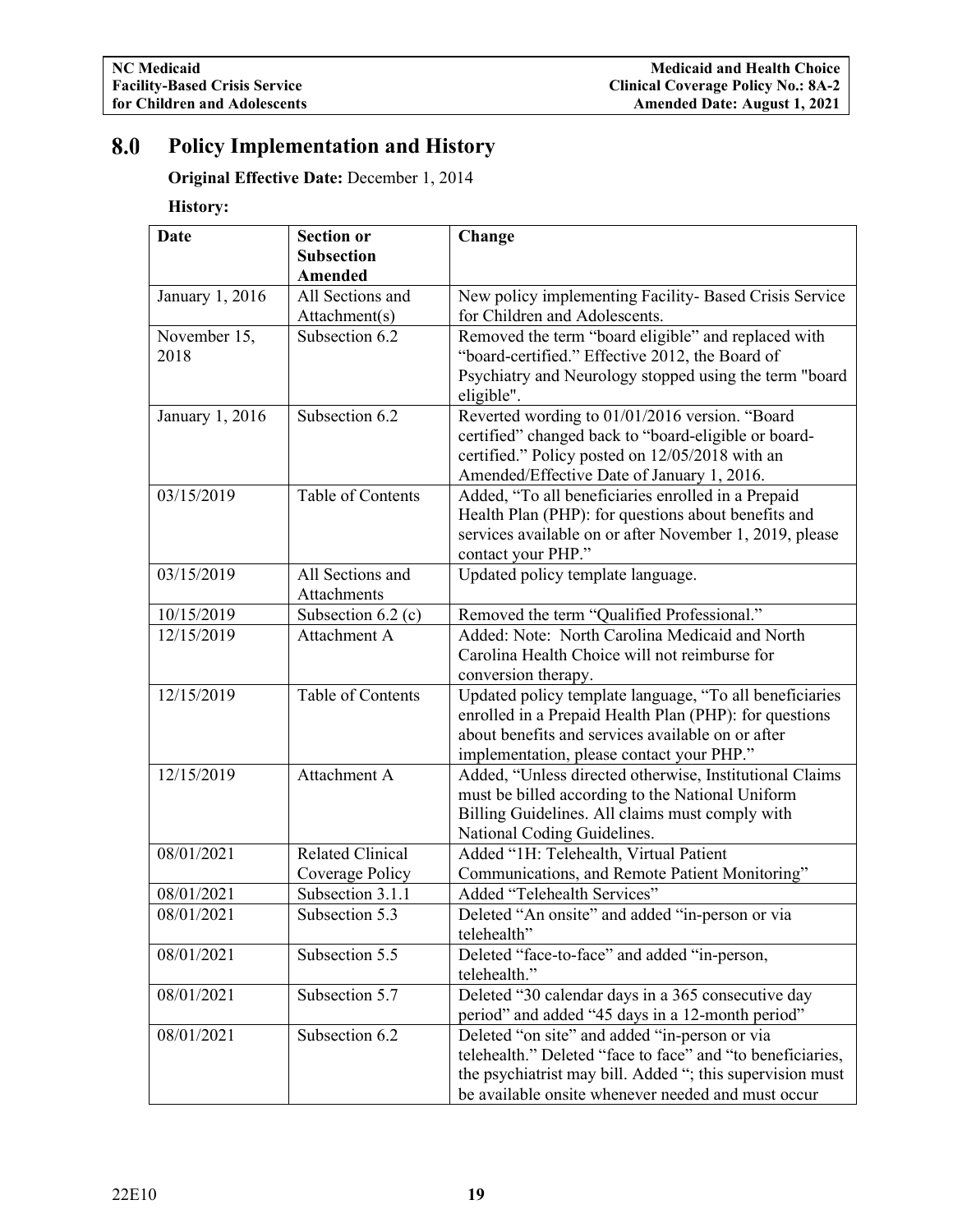| Date       | <b>Section or</b><br><b>Subsection</b><br>Amended | Change                                                                                                                                                                                                                                                                                                                                                                            |
|------------|---------------------------------------------------|-----------------------------------------------------------------------------------------------------------------------------------------------------------------------------------------------------------------------------------------------------------------------------------------------------------------------------------------------------------------------------------|
|            |                                                   | onsite no less than one day per week, averaged over<br>each quarter" and "to beneficiaries, the psychiatrist may<br>bill"                                                                                                                                                                                                                                                         |
| 08/01/2021 | Subsection 7.2                                    | Deleted "onsite" and added "in-person or via telehealth"                                                                                                                                                                                                                                                                                                                          |
| 08/01/2021 | Attachment A,<br>Letter C                         | Added new billing guidance and table to reflect new<br>telehealth-eligible services.                                                                                                                                                                                                                                                                                              |
| 08/01/2021 | Attachment A,<br>Letter D                         | Added the following note: "Note: As specified within<br>this policy, components of this service may be provided<br>via telehealth by the psychiatrist. Due to this service<br>containing other elements that are not permitted via<br>telehealth, the GT modifier is not appended to the<br>HCPCS code to indicate that a service component has<br>been provided via telehealth." |
| 05/15/2022 | Subsection 5.3                                    | Added "or Licensed Practical Nurse under the<br>supervision of a registered nurse"                                                                                                                                                                                                                                                                                                |
| 05/15/2022 | Subsection 6.2                                    | Removed "on-site"                                                                                                                                                                                                                                                                                                                                                                 |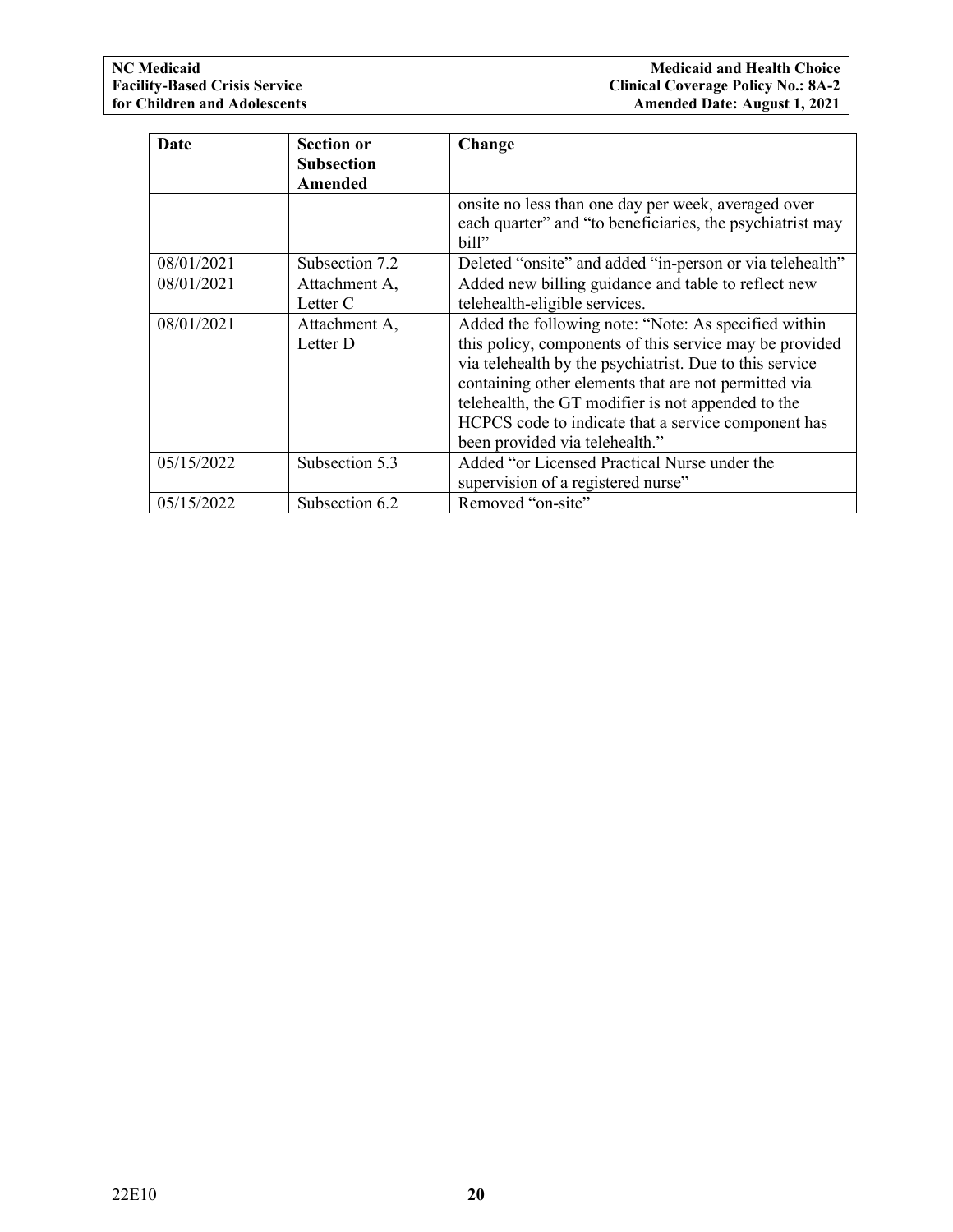# **Attachment A: Claims-Related Information**

<span id="page-20-0"></span>Provider(s) shall comply with the, *NCTracks Provider Claims and Billing Assistance Guide*, Medicaid bulletins, fee schedules, NC Medicaid's clinical coverage policies and any other relevant documents for specific coverage and reimbursement for Medicaid and NCHC:

## <span id="page-20-1"></span>**A. Claim Type**

Professional (CMS-1500/837P transaction)

Unless directed otherwise, Institutional Claims must be billed according to the National Uniform Billing Guidelines. All claims must comply with National Coding Guidelines.

# <span id="page-20-2"></span>**B. International Classification of Diseases and Related Health Problems, Tenth Revisions, Clinical Modification (ICD-10-CM) and Procedural Coding System (PCS)**

Provider(s) shall report the ICD-10-CM and Procedural Coding System (PCS) to the highest level of specificity that supports medical necessity. Provider(s) shall use the current ICD-10 edition and any subsequent editions in effect at the time of service. Provider(s) shall refer to the applicable edition for code description, as it is no longer documented in the policy.

# <span id="page-20-3"></span>**C. Code(s)**

Provider(s) shall report the most specific billing code that accurately and completely describes the procedure, product or service provided. Provider(s) shall use the Current Procedural Terminology (CPT), Health Care Procedure Coding System (HCPCS), and UB-04 Data Specifications Manual (for a complete listing of valid revenue codes) and any subsequent editions in effect at the time of service. Provider(s) shall refer to the applicable edition for the code description, as it is no longer documented in the policy.

If no such specific CPT or HCPCS code exists, then the provider(s) shall report the procedure, product or service using the appropriate unlisted procedure or service code.

| <b>HCPCS Code(s)</b> | <b>Telehealth Eligible</b> |
|----------------------|----------------------------|
| 89484 HA             | Ν٥                         |

#### **Unlisted Procedure or Service**

**CPT:** The provider(s) shall refer to and comply with the Instructions for Use of the CPT Codebook, Unlisted Procedure or Service, and Special Report as documented in the current CPT in effect at the time of service.

**HCPCS:** The provider(s) shall refer to and comply with the Instructions For Use of HCPCS National Level II codes, Unlisted Procedure or Service and Special Report as documented in the current HCPCS edition in effect at the time of service.

### <span id="page-20-4"></span>**D. Modifiers**

Provider(s) shall follow applicable modifier guidelines. The HA modifier is used with HCPCS code S9484 as noted above. HA indicates a child/adolescent program.

Note: As specified within this policy, components of this service may be provided via telehealth by the psychiatrist. Due to this service containing other elements that are not permitted via